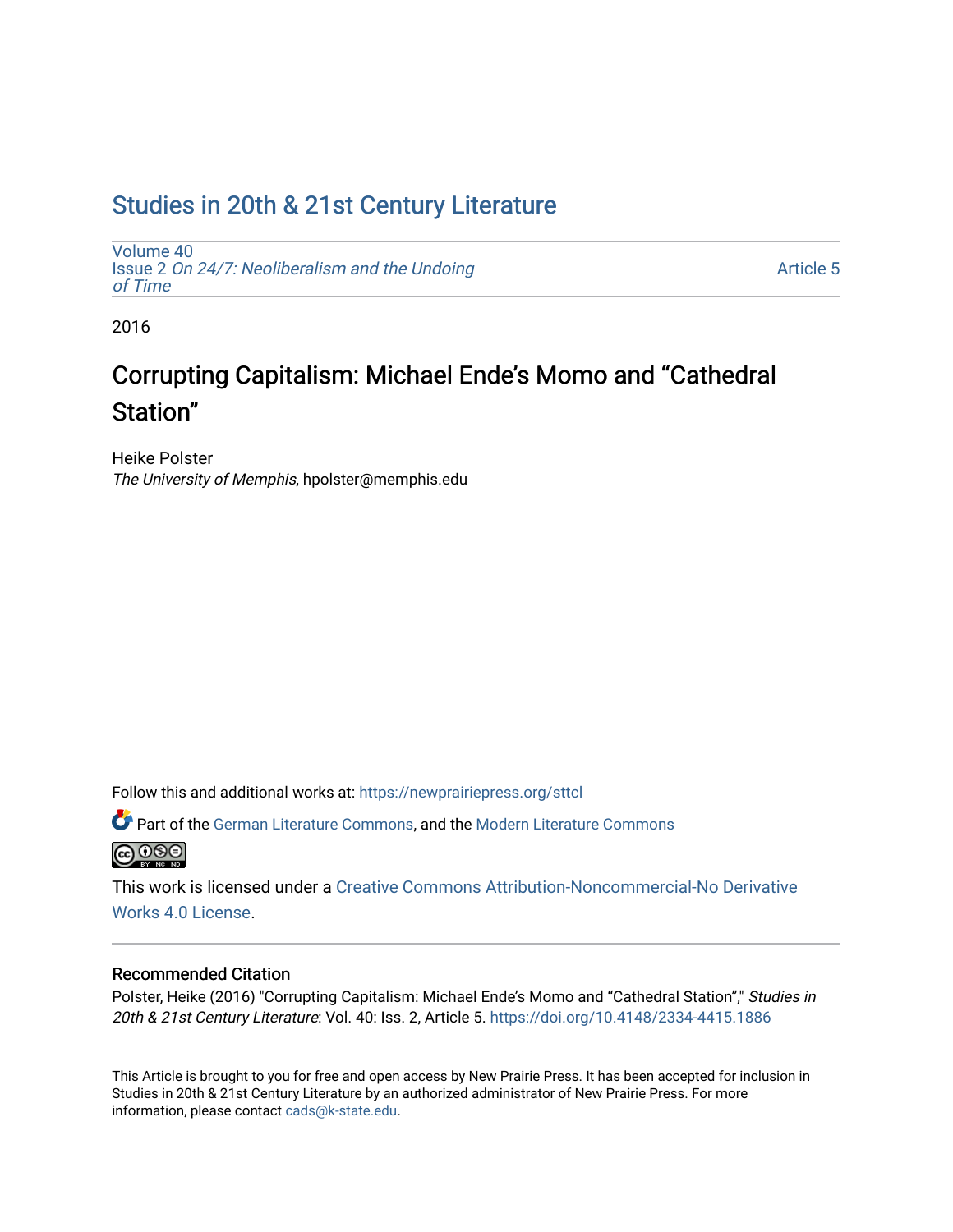### Corrupting Capitalism: Michael Ende's Momo and "Cathedral Station"

#### **Abstract**

Michael Ende, the well-known author of The Neverending Story, foresaw dramatic changes in the fabric of society resulting from a turn toward neoliberal policies. One such far-reaching and dangerous change has to do with a diminishing of temporal autonomy, the ability to freely determine the use and meaning of our time. This article explores how neoliberalism is shaping our concept of time and our experience of it. In an effort to demonstrate the process and the line of reasoning behind the monetization of time, and to connect time to more qualitative considerations of the human condition, I shall demonstrate how Ende conceptualizes time as an integral part of the accumulation process of capitalism. I also discuss a fairly cryptic short story, "Cathedral Station," that envisions "the mystery of money." Utilizing Walter Benjamin's critique issued in his 1921 fragment "Capitalism as Religion," I outline Ende's dystopian vision of the uncontested, unquestioned reign of capitalism as a religious cult. Read together, the novel and the short story offer a way of contrasting two extreme byproducts of capitalism's colonization of time, namely what I would call an "ideology of work" and an "ideology of growth." The first of these is a result of capitalism's commodification of time according to liberal ideals such as choice, freedom, and self-interest. The second is a decidedly neoliberal phenomenon in that the "financialization of everything," to use David Harvey's phrase, results in the ever-present expectation of unlimited, exponential growth. By drawing out these two interconnected ideologies through close readings, the subtle processes of capitalism's colonization of time are revealed.

#### Keywords

neoliberalism, capitalism, Michael Ende, time, ideology, work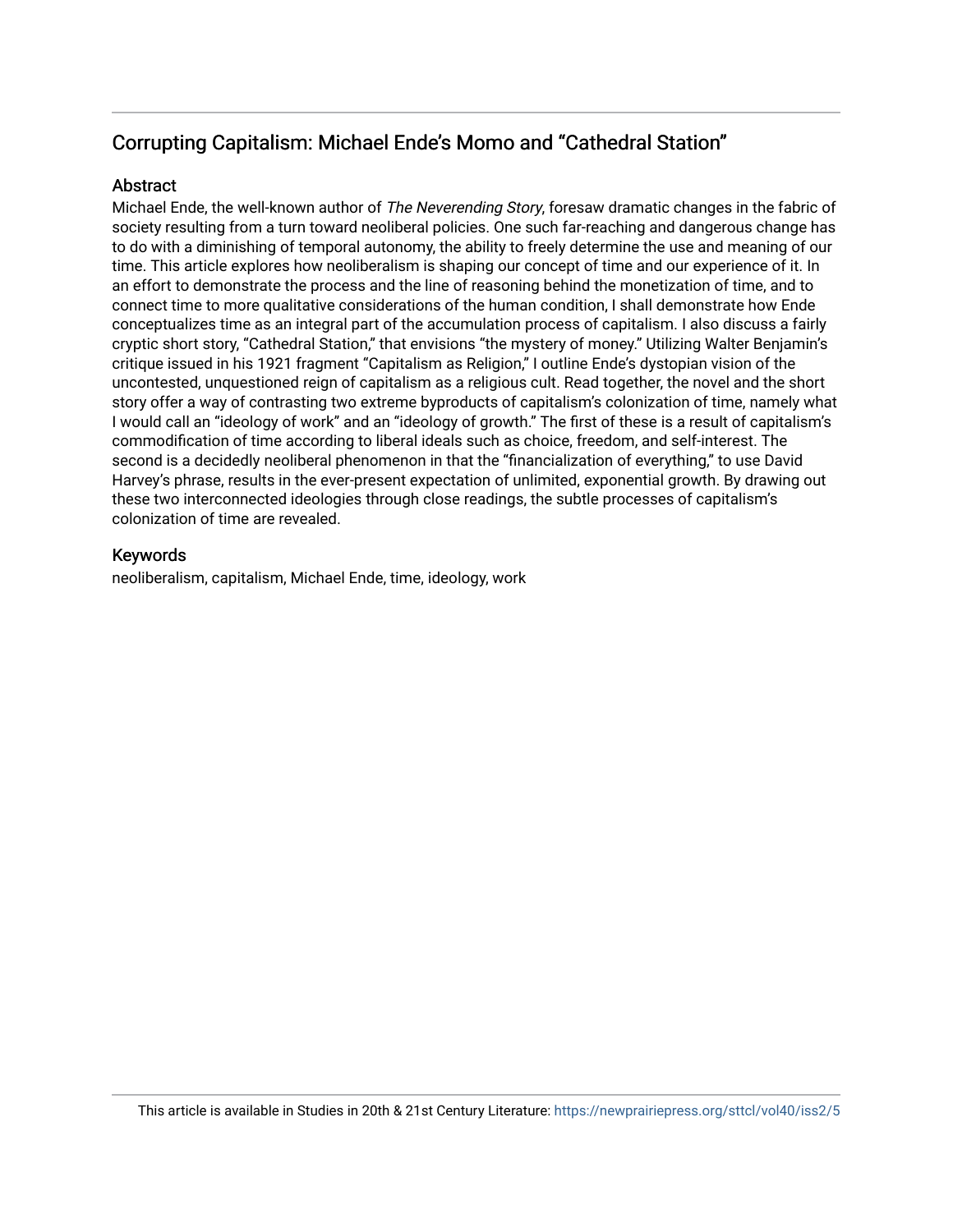Corrupting Capitalism: Michael Ende's *Momo* and "Cathedral Station"

#### Heike Polster *The University of Memphis*

During the spring semester of 2015, the University of Memphis—my employer—changed its motto from "*Dreamers. Thinkers. Doers*" to "*Driven by Doing*." I was troubled by the dropping of "dreamers" and "thinkers" from the school motto since, to my mind, this change portends an alarming development in higher education and academic culture in general, namely, that there is little time left for the careful cultivation of the imagination and the intellect. "Driven by Doing" sounds almost impatient in its focus on action, suggesting as it does speed and energy, attributes that are sought within a fast-paced global culture. The university administration is doubtless reacting to the overall financial and cultural climate by rebranding itself, thereby—perhaps unwittingly—unveiling itself as a site for neoliberalism's embrace of the market as an ethics, as universal determinant of life and human activity (Nilges 362). *Dreaming* and *thinking*, it would appear, are becoming luxuries for our undergraduate students, most of whom work nearly full-time in addition to pursuing their studies. Having to think about their college time in terms of money—as time spent accruing crippling student debt and not generating enough income, now or later, to significantly offset it—is a perfect example of how neoliberalism is now shaping our concept of time and our experience of it, for the logic and system of neoliberal capitalism relies on the commodification of time: "time is money" has become a reality that severely limits the awareness that there exists a choice between the two.

German writer Michael Ende, the well-known author of *Die unendliche Geschichte* (*The Neverending Story*), foresaw dramatic changes in the fabric of society resulting from a turn toward neoliberal policies. One such far-reaching and dangerous change has to do with a diminishing of temporal autonomy, the ability to freely determine the use and meaning of our time. In an interview from 1993, he predicted that the world was headed toward either an economic or an ecological catastrophe, that we are, in fact, waging war against our children (*Lebensformen. 40 Jahre Momo*). His definition of "war" remained fairly abstract, as it is waged not over territory, but rather over time: Ende understood it as the gradual process of the destruction of nature and the diminishing perspectives of our children's future. As I aim to show in the following essay, temporal autonomy—for ourselves and our children—was one of Ende's primary concerns. Furthermore, in an effort to demonstrate the process and the line of reasoning behind the monetization of time, and to connect time to more qualitative considerations of the human condition, I shall demonstrate how Ende conceptualizes time as an integral part of the accumulation process of capitalism.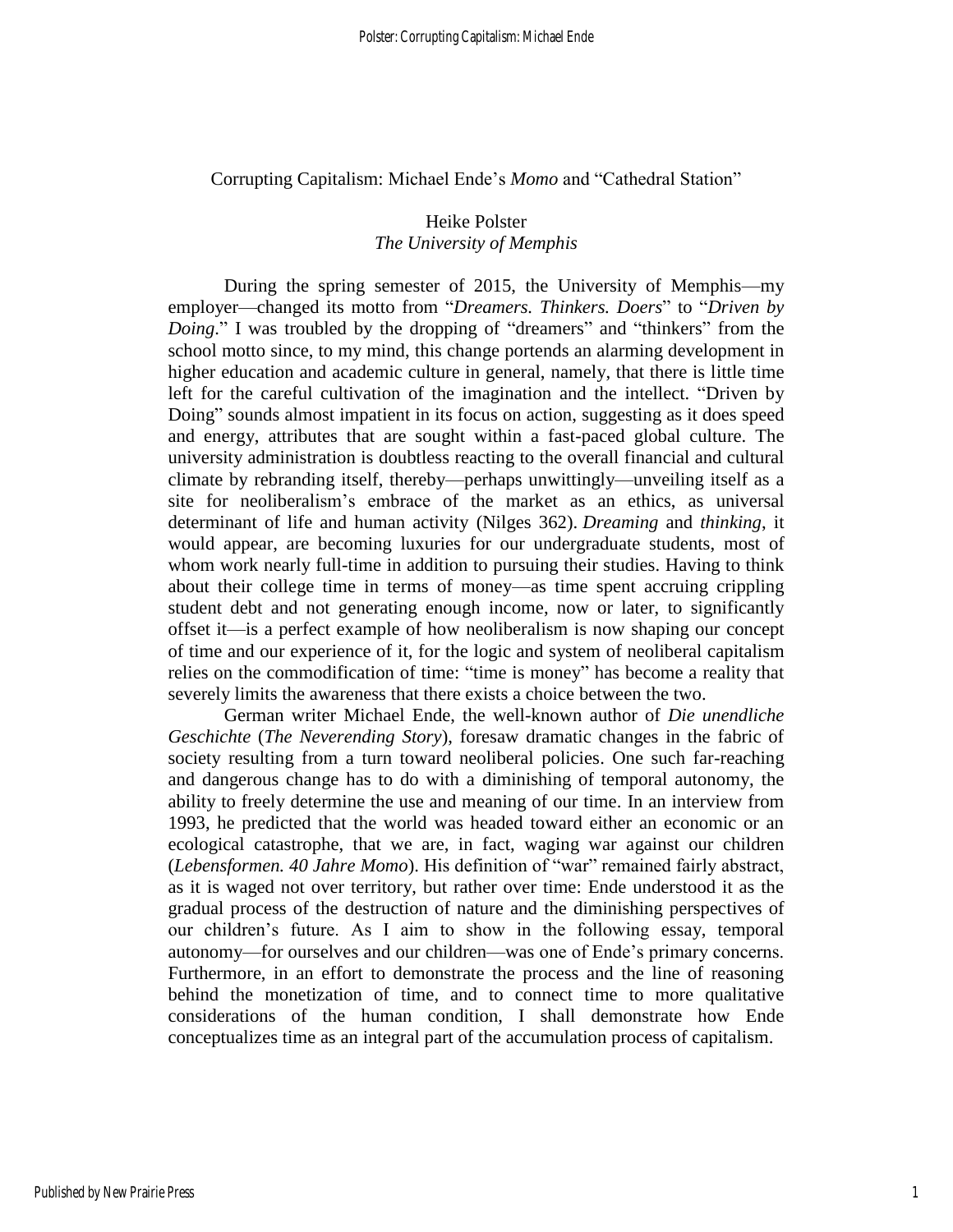Although Michael Ende always insisted that he did not write for children, his books—especially *Momo* (1973)—are marketed primarily as fairy-tale novels and fantasy fiction to a younger audience. The branding of his work, to my mind, explains why it has received so little consideration for its literary accomplishments. Only recently has *Momo* generated the kind of critical attention it deserves for its treatment of economics, a topic that Ende discussed in many essays and interviews during his life. He published *Momo* at the beginning of the 1970s, a period known for "stagflation," when the deregulation of global financial markets was first implemented. Historically, this puts *Momo* smack at the transition from industrial capitalism toward finance capitalism. Although Ende never considered himself a Marxist, the fight against capitalism's infringement on time puts him solidly in the territory of the Marxist critical tradition, one which reaches back to Aristotle for its understanding of the "emancipatory potential of leisure," and which Nichole Shippen has called the insistence on discretionary time and temporal autonomy for the realization of freedom (171). My critical approach to Ende's work is, therefore, based on Shippen's claim that the logic and system of capitalism fundamentally rely on "the domination over the control, meaning, use, and allocation of time" (172).

In order to draw out the principles on which capitalism's "colonization" of time depends, I will focus on how Ende treats the two "mysteries," as he called them: the "mystery of time" and the "mystery of money*.*" In the main section of this essay, I shall focus on the mystery of time and its relationship to capitalism in *Momo*. Then I shall illuminate a fairly cryptic short story, "Die Bahnhofskathedrale" 'Cathedral Station' that envisions the mystery of money. Utilizing Walter Benjamin's critique issued in his 1921 fragment "Capitalism as Religion," I outline Ende's dystopian vision of the uncontested, unquestioned reign of capitalism as a religious cult. Read together, the novel and the short story offer a way of contrasting two extreme byproducts of capitalism's colonization of time, namely what I would call an ideology of work and an ideology of growth. The first of these is a result of capitalism's commodification of time according to liberal ideals such as choice, freedom, and self-interest. The second is a decidedly neoliberal phenomenon in that the "financialization of everything," to use David Harvey's phrase, results in the ever present expectation of unlimited, exponential growth (33). I hope that by drawing out these two interconnected ideologies through close readings, I may reveal the subtle processes of capitalism's colonization of time. At heart, *Momo* is a story about how a financial system built on the dynamics of exponential growth will ultimately end up robbing people of happiness. It is the story of liberation from economic exploitation in which Ende envisioned a crisis of finance capitalism and the emancipatory potential of an alternative use of time in simple yet striking images. "Cathedral Station," on the other hand, is the story of the disastrous end of finance capitalism in the hands of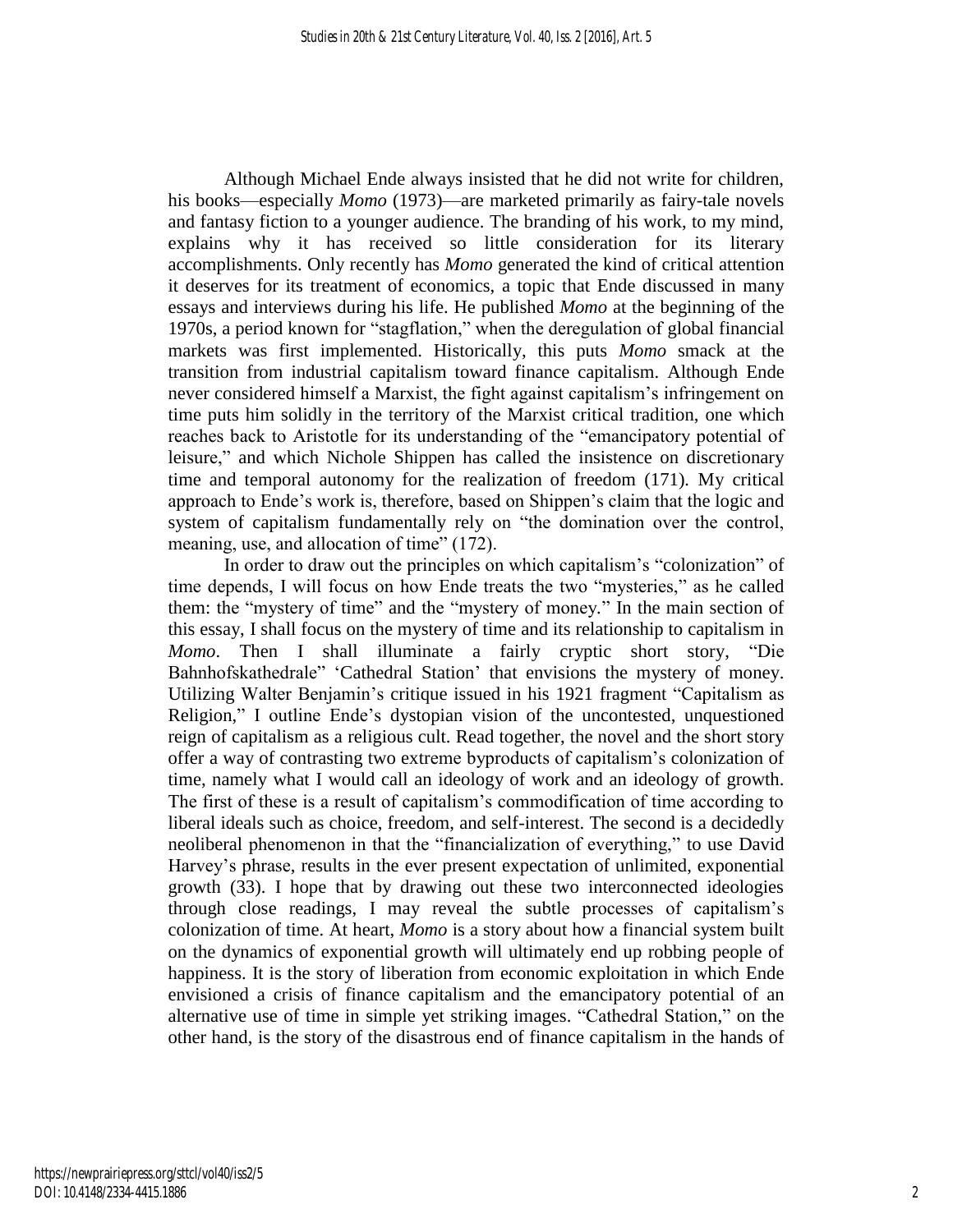the neoliberal logic of growth. Read together, the texts provide a critical perspective on capitalism's exploitative practices and their effects on human life.

#### The Mystery of Time

Momo, a ragamuffin girl, takes up residence in an unnamed city's decrepit amphitheater. The curious townspeople, although themselves poor, give generously to make her comfortable in her new home. They bring her discarded furniture, spend time fixing up a small bedroom for her within the ruins, and share their food with her. Poor and shabby, she has one form of wealth: time. In everything she does, she exudes patience and serenity. She uses her time to listen in a way "dass dummen Leuten plötzlich sehr gescheite Gedanken kamen" (15) 'that made slow-witted people have flashes of inspiration' (11) and that "ratlose oder unentschlossene Leute auf einmal ganz genau wussten, was sie wollten" (16) 'worried and indecisive people knew their own minds from one moment to the next' (11). Children especially delight in her presence, inventing exciting games, their imagination ablaze with adventures.

Momo has two close friends. Contemplative Beppo Roadsweeper, an older man of few words, possesses an understanding of being-in-the-moment that would move any Zen monk to tears. His practice of mindfulness and inner productivity are based on deliberate slowness. The way to finding "flow" is only to think "an den nächsten Schritt …, an den nächsten Atemzug, an den nächsten Besenstrich. Und immer wieder nur an den nächsten" (37) 'concentrate on the next step, the next breath, the next stroke of the broom, and the next, and the next. Nothing else' (28). Working in this manner allows a person to enjoy her work, he explains, "Das ist wichtig, dann macht man seine Sache gut. Und so soll es sein" (37) 'which is important, because then you make a good job of it. And that's how it ought to be' (28-29). Momo's other close friend, Guido, is the opposite of Beppo. His passion for storytelling bleeds into his work, much to the amazement of tourists and to the amusement of the townspeople. Through his storytelling, Guido embodies the creative potential inherent in a leisurely life.

Momo and her friends live a happy, quiet life in a community where people care for one another.

Enter finance capitalism, in a plume of smoke.

Reminiscent of Wallstreet bankers, the cigar-chomping men in gray, agents of the so-called Timesaving Bank, are the perfect personification of the corporation in late capitalism. Existing solely for and on the profit generated by resources stolen from people who have "bought into" them, these creatures quite literally vanish into thin air if prevented from capitalizing on people's time. Among their first clients is Figaro, a barber who enjoys his work and lives to serve his customers. The men in gray use Figaro's occasional doubt about living a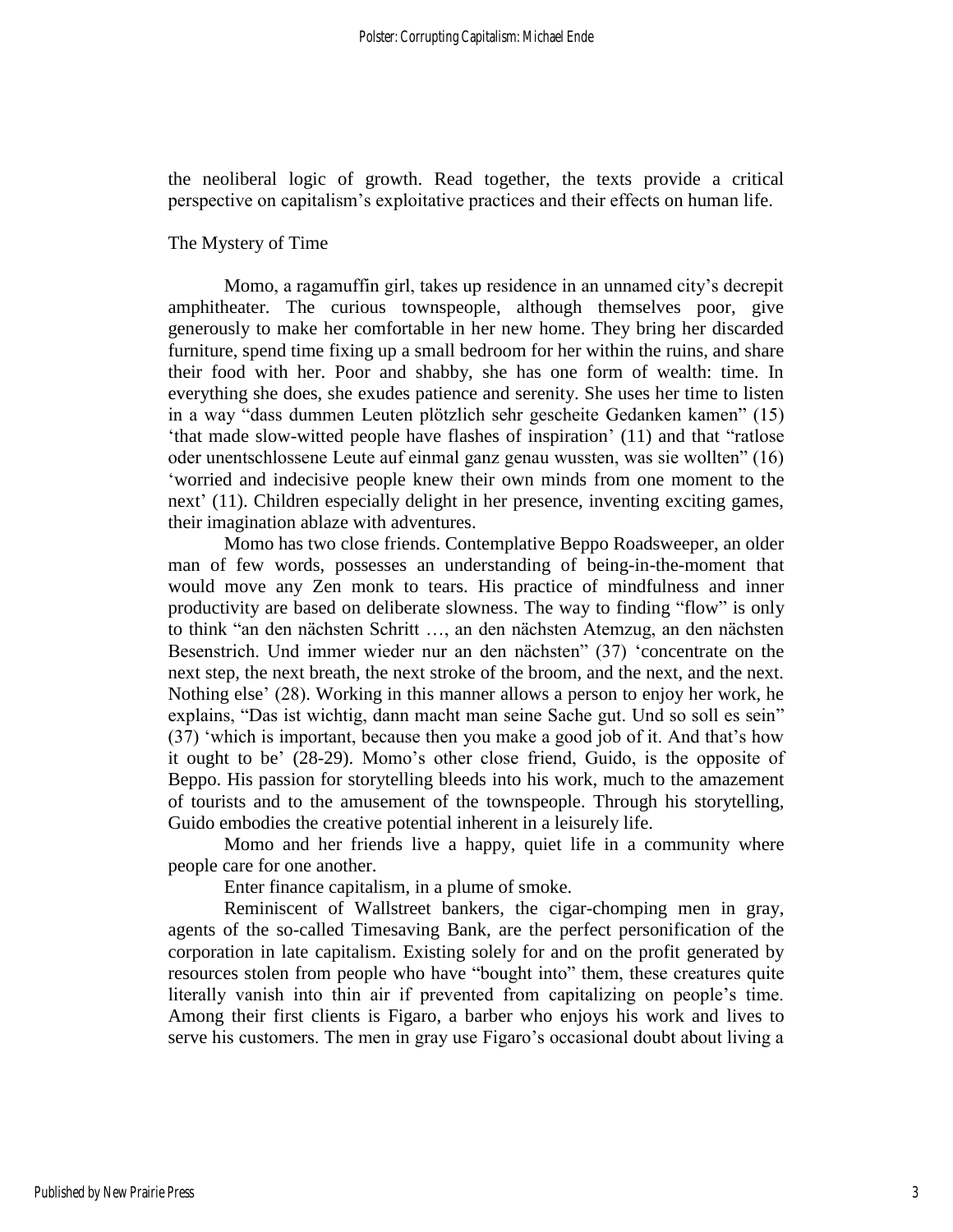fulfilled life to sell him a time-saving plan. Echoing his thoughts, an agent tells him that he's wasting his life, "mit Scherengeklapper, Geschwätz und Seifenschaum. Wenn Sie einmal tot sind, wird es sein, als hätte es Sie nie gegeben. Wenn Sie Zeit hätten, das richtige Leben zu führen, dann wären Sie ein ganz anderer Mensch. Alles, was Sie benötigen, ist Zeit. Habe ich recht?" (61) 'cutting hair, lathering faces, and swapping idle chitchat. When you're dead, it'll be as if you'd never existed. If you only had the time to lead the right kind of life, you'd be quite a different person. Time's all you need, right?' (49). The agent uses "simple arithmetic" to prove that a time-saving plan would be in Figaro's best interest. "2,207,520,000" seconds, the numeric sum of his life's time, is the "capital" at his disposal (50). Figaro, who heretofore has "nie gedacht, dass er so reich sei" (61) 'never realized how rich he was' (51), soon watches in horror as the agent subtracts time used for sleep, work, eating, caring for his ailing mother, and keeping a parrot, denominating the latter as a needless extravagance whose demands on his time amount to fifteen minutes a day, or thirteen million seven hundred and ninety-seven thousand seconds in forty-two years (51). The original number is lowered further by "nutzlosen Dingen" (62) 'useless pastimes' (51) such as meeting with friends, visiting a wheelchair-bound acquaintance, or the time spent "jeden Abend vor dem Schlafengehen eine Viertelstunde am Fenster zu sitzen und über den vergangenen Tag nachzudenken" (63) 'sitting by the window for a quarter of an hour every night, musing on the day's events' (52). The bottom line is that Figaro has "wasted" more than half of his original "capital." Shocked, he accepts the agent's advice to start saving time. In this calculation, the emphasis is on the accumulation of capital, i.e. time. What remains unidentified is what this capital will be used for, meaning there is no definition of "the right kind of life" that Figaro seems to crave. The men in gray are capitalizing on the general and all-too-human feeling of discontent, using it to their economic advantage. The agent puts Figaro "on the clock" of industrial time. Later, we see him in his new life: a hurried, unhappy cog, who, by saving time, has given up on what had previously made his life meaningful—human relationships, leisure, and beauty.

The crucial step in a capitalist colonization of time is that it is now part of the rationalization process, and since the invention of quantitative units of time, it has been possible to measure it using a "simple arithmetic" employed by the timesaving agent. Within an industrialist society, Benjamin Franklin's formula "time is money" encapsulates the principle that time can be transformed into a commodity to be sold to employers. Only, in Ende's vision, time remains time, even as it is being used as a form of currency. Since work time is now part of the production cost for the owner of the means of production, it is treated as a resource that can be traded within a marketplace. As one of the Timesavings bankers observes, "ihr wisst es nicht, was das ist, eure Zeit!" (97) 'human beings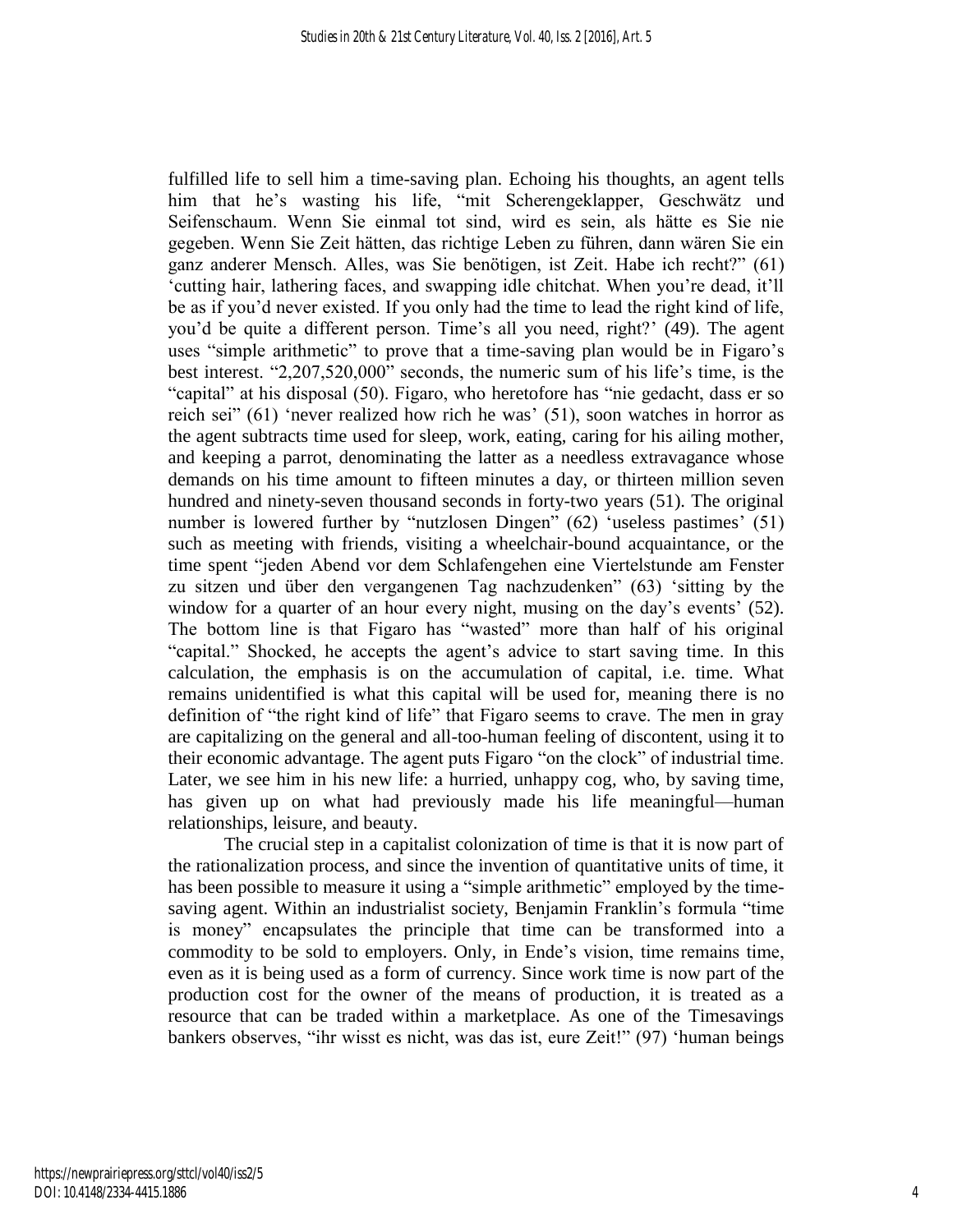have no conception of the value of their time' (81), in contrast to corporations. In *Momo*, this process is depicted not as making use of time, but as exploitation. It is a "mühseliges Geschäft" (97) 'wearisome business' (81), the banker states, "den Menschen ihre Lebenszeit stunden-, minuten- und sekundenweise abzuzapfen ... denn alle Zeit, die sie einsparen, ist für sie verloren... Wir reissen sie an uns... wir speichern sie auf... wir brauchen sie... uns hungert danach Aber wir, wir wissen es und saugen euch aus bis auf die Knochen ... wir brauchen mehr ... immer mehr" (97) 'bleeding people of their time by the hour, minute, and second. All the time they save, they lose to us. We drain it off, we hoard it, we thirst for it. . . . We suck them dry, and we need more and more time every day' (81). Time is now a scarce resource that is thoroughly imbued with the vocabulary of capitalism. It becomes a part of supply and demand; it can be spent, saved, and wasted, not only for the seller (worker), but also for the buyer (employer).

The agent derives the scarcity of Figaro's time by subtracting life already lived from the equation, as well as erroneous expenditures of activities unrelated to time. Now time is defined only in its relation to the capitalist system as work time and time off. The logical conclusion for the accumulation of capital through work is consequently the minimization of time off. In André Gorz's view, "industrial society views itself as a 'society of workers'" (13). Work, in the form in which we recognize and perform it, and to which we give such a central place in the life of the individual person and society as a whole, "was invented, then subsequently generalized only with the coming of industrialism." Consequently, work is seen as "an activity in the public sphere, demanded, defined and recognized as useful by other people" (13). Within its status as an ideology, we can identify two constitutive aspects. First, work is portrayed as a necessity for the individual person. To survive in a capitalist society, people have to sell their time in order to earn a living. Second, work is seen as the only way to gain success in life. One of the agents sums up the supposed logic behind the ideology: "Wer es weiter bringt, wer mehr wird und mehr hat als die anderen, dem fällt alles übrige ganz von selbst zu: Freundschaft, Liebe, Ehre, und so weiter" (*Momo* 94) 'climb the ladder of success, amount to something, own things, … everything else comes automatically: friendship, love, respect, *et cetera*' (79).

The relationship between capital and time is, I believe, fairly fluid. Every period since the early industrial revolution has shaped this relationship according to its tenets. There is consequently a set of aspects that are particular to industrial capitalism based on liberal and neoliberal ideals. Liberalism assumes that individuals make rational decisions regarding how to allocate their time and privileges the individual and his/her choice, often disavowing the economic, political, and social constraints that inform and shape choice. How one chooses to spend one's time is presented as a personal, individual matter, firmly rooted outside the political-economic discourse. "The experience of not having enough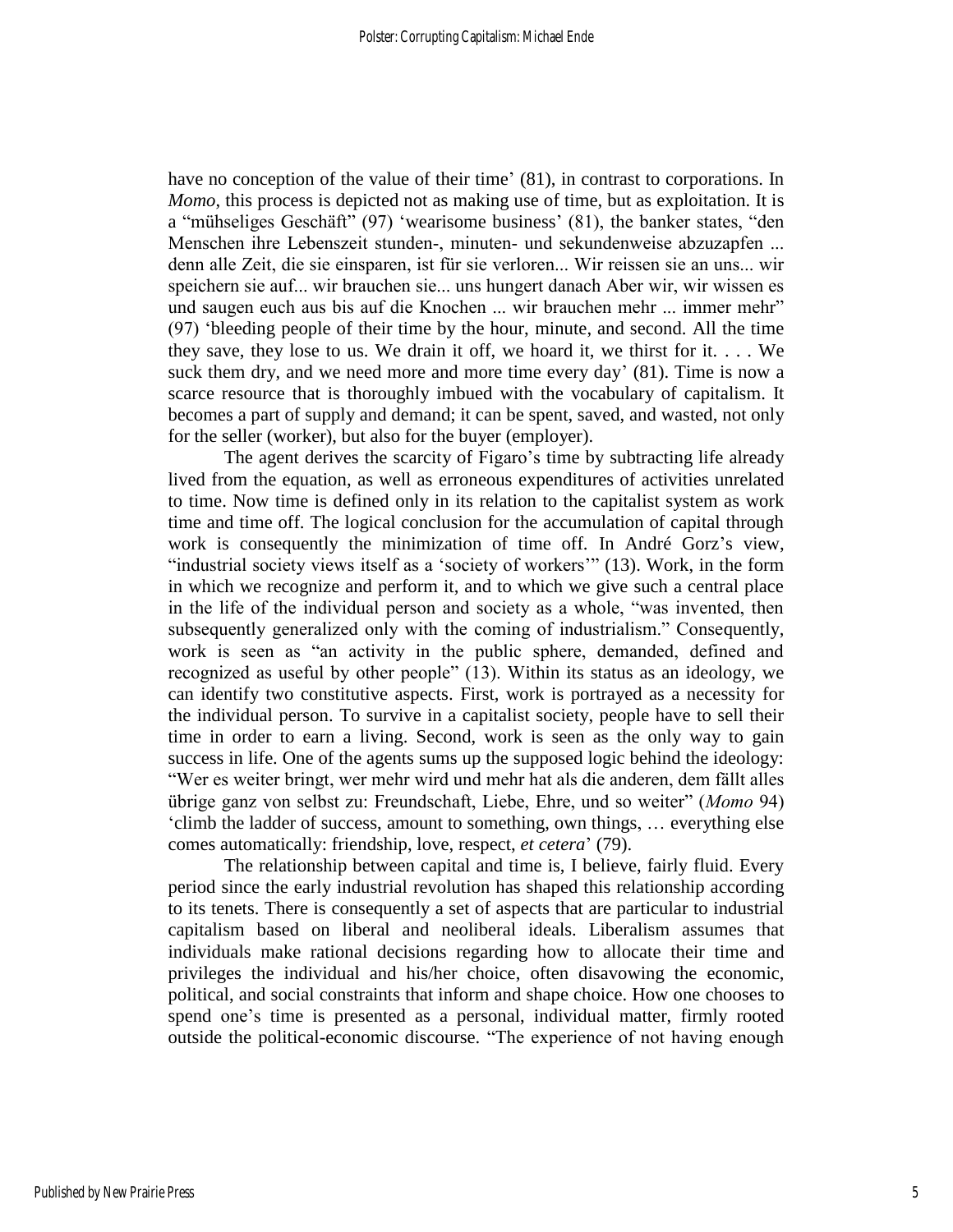time," Shippen argues, is a "historically specific condition of late capitalism that is both created and simultaneously 'solved' by capitalism through timemanagement schemes, labor-or time-saving techniques, and the commodification of services" that were once provided in the household (22-23). For example, in the US, managing the demands of one's own life and working for compensation is currently called finding a "work-life balance." Filed solidly as a personal problem, any difficulty due to time constraints must stem from the individual's inability to budget her time, and thus constitutes an individual plight rather than a political or economic issue. The underlying structural issues as to why we need to manage or save time, Shippen explains further, "are not part of the public conversations around the public policy issue of time" as they pertain to parental or family leave, paid sick leave, vacation time, or retirement, to name just a few of the more pressing issues (23). She concludes that time has become de-politicized as a result of the colonization of time by capital that determines both the individual as well as the collective experience of time itself (xiii). This happens to such an extreme that time constraints are experienced as a normal and inevitable part of life instead of a political issue, that is, a situation that can be questioned, challenged, and—it is to be hoped—transformed.

Ende shows us how capitalism invades the use, meaning, and allocation of time. The gray men's "time-accountancy" (to use a term coined by Jay Griffiths), makes the perceived lack of time a matter of Figaro's personal choice and responsibility. He, too, is made to choose between "useless pastimes" and saving up capital, that is, time. But how? The agent has a plan for him:

Sie müssen zum Beispiel einfach schneller arbeiten und alles Überflüssige weglassen. Statt einer halben Stunde widmen Sie sich einem Kunden nur noch eine Viertelstunde. Sie vermeiden zeitraubende Unterhaltungen. Sie verkürzen die Stunde bei ihrer alten Mutter auf eine halbe. Am besten geben Sie sie überhaupt in ein gutes, billiges Altersheim, wo für sie gesorgt wird, dann haben Sie bereits eine ganze Stunde täglich gewonnen. Schaffen Sie den unnützen Wellensittich ab! Besuchen Sie Fräulein Daria nur noch alle vierzehn Tage einmal, wenn es überhaupt sein muss. Lassen Sie die Viertelstunde Tagesrückschau ausfallen und vor allem, vertun Sie Ihre kostbare Zeit nicht mehr so oft mit Singen, Lesen oder gar mit Ihren sogenannten Freunden. Ich empfehle Ihnen übrigens ganz nebenbei, eine grosse, gutgehende Uhr in Ihren Laden zu hängen, damit Sie die Arbeit Ihres Lehrjungen genau kontrollieren können. (67)

Work faster, for instance, and stick to essentials. Spend only fifteen minutes on each customer instead of the usual half hour, and avoid timewasting conversations. Reduce the hour you spend with your mother by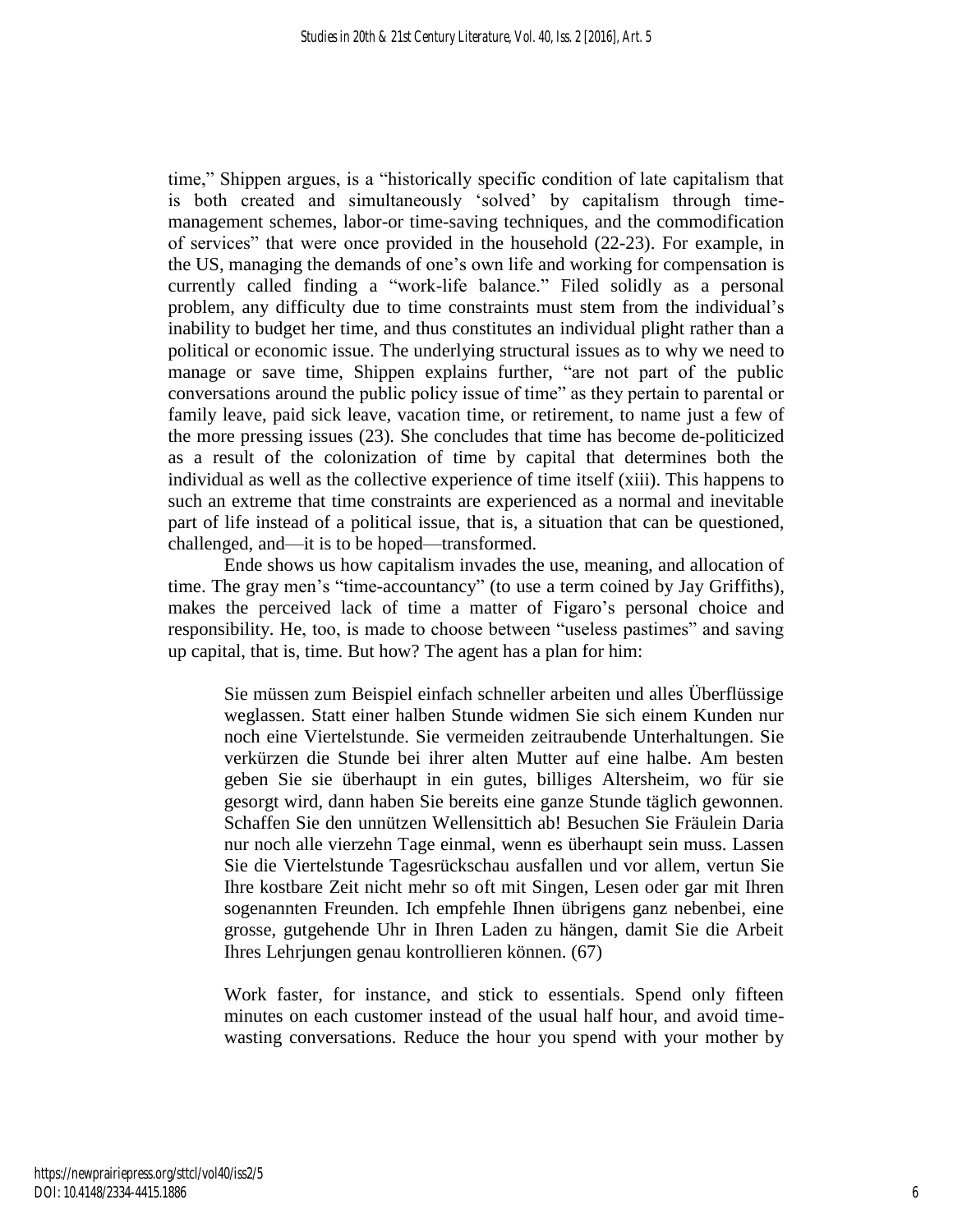half. Better still, put her in a nice, cheap old folks' home, where someone else can look after her—that'll save you a whole hour a day. Get rid of that useless parrot. See Miss Daria once every two weeks, if at all. Give up your fifteen-minute review of the day's events. Above all, don't squander so much of your precious time on singing, reading, and hobnobbing with your so-called friends. Incidentally, I'd also advise you to hang a really accurate clock on the wall so you can time your apprentice to the nearest minute. (55)

Work becomes the dominant factor in life, and time itself is defined only by its relationship to it. In individualistic cultures, Linda Goodhew and David Loy observe, achievement is valued higher than affinity with people (104). Figaro's capitalist time-saving endeavors will require him to abandon previously cherished social commitments: visits to a disabled friend, hobbies, in essence all leisure activities as well as his habit of "squandering" time by contemplating his life. He submits himself, and his subordinates, to measurable, quantifiable clock-time. But to what end? The agent already predicts that with all this time-saving, Figaro won't have any left over in the short term, but after years of accumulation, his "capital" will have increased by an exponential factor. The agent remains vague about the ultimate benefits for the timesaver, and for good reason. We know, all too well, that you cannot cash in on the time you save, for it is not capital, it cannot accumulate, it cannot be saved up. It can only be repurposed.

The effect of saving time on society is oppressive. The men in gray notice Momo's potential to disrupt their plan of a capitalist takeover as the people around her are "infected" by her calmness and patience, an infection which slows them down, and which also enables them to see the appeal of a completely different experience of time. In an effort to realize their plans without her interference, the men in gray try to bribe her with consumer goods—a speaking doll, "Lola," that requests more "things," and that unwittingly teaches Momo a new sensation: boredom. The antidote to boredom, an agent of the Timesavings Bank explains, is consistent consumption. "Man muss nur immer mehr und mehr haben, dann langweilt man sich niemals. Aber vielleicht denkst du, dass die vollkommene Bibigirl eines Tages alles haben wird und dass es dann eben doch wieder langweilig werden könnte. Nein, meine Kleine, keine Sorge! Da haben wir nämlich einen passenden Gefährten für Bibigirl" (92) 'As long as you go on getting more and more things, you'll never grow bored. I know what you're going to say: Sooner or later, Lola will have everything, and then I'll be bored again. Well, there's no fear of that. Here we have the perfect boyfriend for Lola' (77). Boredom, this passage suggests, is a phenomenon that is only partially a temporal experience. The doll fails to keep Momo's attention. Unlike her friends, it fails to participate in creating and enacting a story—such as an imagined expedition at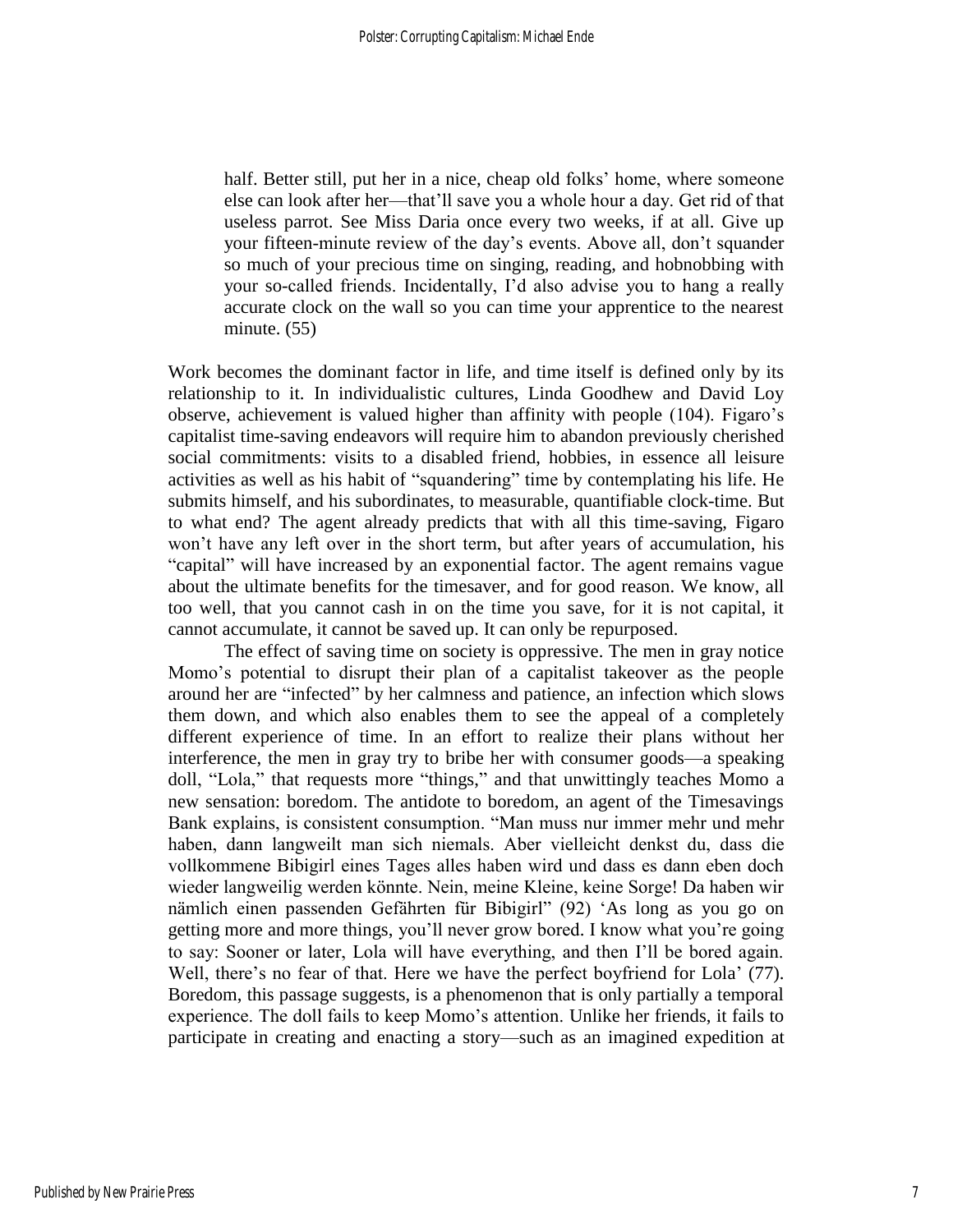sea that they think up together—that can lead to a shared experience. Boredom replaces imaginative play, which finds its stimulation in narrative and outside the material object, with a demand for the novelty of consumer items. When the novelty wears off, the market supplies a fresh stimulus, ceaselessly recreating its own cycle of consumption and production: the perceived need for the object and the need for labor to pay for it.

When the lure of continuous consumption fails to persuade Momo, the agent attempts to guilt her into joining their cause, questioning,

was haben deine Freunde eigentlich davon, dass es dich gibt? Nützt es ihnen irgend etwas? Nein. Hilft es ihnen, voranzukommen, mehr zu verdienen, etwas aus ihrem Leben zu machen? Gewiss nicht. Unterstützt du sie in ihrem Bestreben, Zeit zu sparen? Im Gegenteil. Du hältst sie von allem ab, du bist ein Klotz an ihrem Bein, du ruinierst ihr Vorwärtskommen! Vielleicht ist es dir bisher noch nicht bewusst geworden, Momo, - jedenfalls schadest du deinen Freunden einfach dadurch, dass du da bist. Ja, du bist in Wirklichkeit, ohne es zu wollen, ihr Feind! Und das nennst du also jemand liebhaben? (70)

how much your friends really gain from the fact of your existence. Are you any practical use to them? No. Do you help them to get on in the world, make more money, make something of their lives? No again. Do you assist them in their efforts to save time? On the contrary, you distract them—you're a millstone around their necks and an obstacle to their progress. You may not realize it, Momo, but you harm your friends by simply being here. Without meaning to be, you're really their enemy. Is that what you call love? (79)

As their attempts at recruiting Momo fail, the men in gray plot to turn all of her friends into time-savers until she must join them out of loneliness. While she visits Professor Hora, the keeper of time, and learns about the origin of human time, the men in gray have turned the city into an ultra-modern urban center.<sup>1</sup> The timesavers of this new economy have "mehr Geld und konnten auch mehr ausgehen. Aber sie hatten missmutige, müde oder verbitterte Gesichter und unfreundliche Augen" (70) 'more money and had more to spend, but they looked tired, disgruntled, and sour, and there was an unfriendly light in their eyes' (59). Capitalism, unrestrained and unrestricted, has poisoned every aspect of life in the unnamed city of Momo's world. It has defined and structured the general meaning and experience of time.

The most striking effect of capitalism's destructive attack on every aspect of life within the extreme scenario of *Momo* is, however, on children. British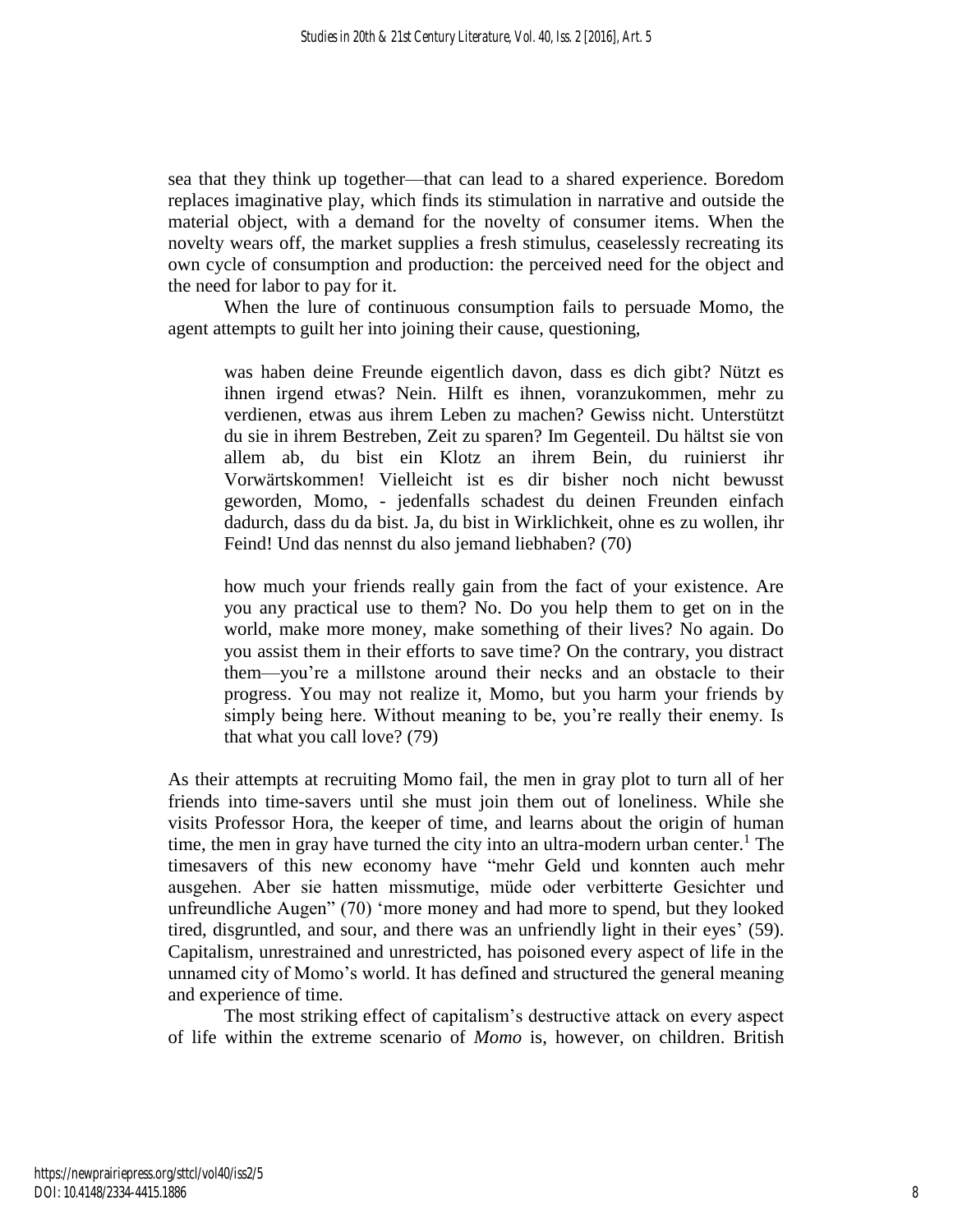writer Jay Griffiths (herself a great fan of *Momo*) devotes her delightful book, *A Sideways Look at Time*, to alternative experiences of time. Adults, she argues, "generally have learned clock-time. Children live in the heart of the ocean of time itself, in an everlasting now" (27), and during socialization, have to learn a "hierarchy of time;" for example, "who they must wait for and who they cannot interrupt" (205). They are taught to "fit into adult time" (206), a process which, I argue, is taken to extremes in *Momo*. The adult timesavers rally to have the authorities legislate against children at play, eliminating much of the temporal autonomy necessary for sound human development. Citing the threat of societal discord, they claim that uncontrolled children "verwahrlosen moralisch und werden zu Verbrechern. Die Stadtverwaltung muss dafür sorgen, dass alle diese Kinder erfasst werden. Man muss Anstalten schaffen, wo sie zu nützlichen und leistungsfähigen Mitgliedern der Gesellschaft erzogen werden" (*Momo* 186) 'become morally depraved and take to crime. The authorities must take steps to round them up. They must build centers where the youngsters can be molded into useful and efficient members of society' (156). Kids are considered "Menschenmaterial der Zukunft" (186), the raw material of the future, a term Ende once described as bad words, akin in offensiveness to the word "Stundenlohn (als ob man Lebenszeit verkaufen könnte!) (Ende, *Zettelkasten* 203) 'hourly wage—as though you could sell the time of your life.' <sup>2</sup> Children's time is seen as a total conceptual threat to the capitalist economy, for "childhood is fundamentally in opposition to the schedulization, punctuality and uniformity of factory-time" (Griffiths 203). Placed in centers called "child depots," they must learn "useful" things for the future. One of Momo's friends gives a shocking example: "Heute spielen wir Lochkarten" (*Momo* 216) 'Today we're playing data retrieval' (183). Fun is no longer in play, and play is no longer fun. All has become work.

Realizing Momo's potential threat to their coercive system—she is a child, after all, and one whose leisurely zest for life is infectious—and unable to convert her through the lure of consumption, the men in gray change strategy. They devise a way to let her lead them to Professor Hora and, in this move, to unlimited access to and control over time. However, Momo, the figure whom they had regarded as their bailout program, ends up destroying them and the Timesavings Bank. To save her friends, Momo steals time back from the men in gray through interventionist market control. She is aided by Professor Hora, who brings time to a standstill, thus destroying the supply of hour lilies which the men in gray smoke in cigars—their only sustenance. Fearful that their stockpiles will not last, the men start economizing themselves to death. Momo then frees all the stockpiled hour lilies, restoring the stolen time to its rightful owners and destroying the capitalist overlords. The final words of the last dying man in gray are very telling indeed: "'Es ist gut,' murmelte er, 'es ist gut -, dass nun-alles-vorbei-ist---'" (264) 'I'm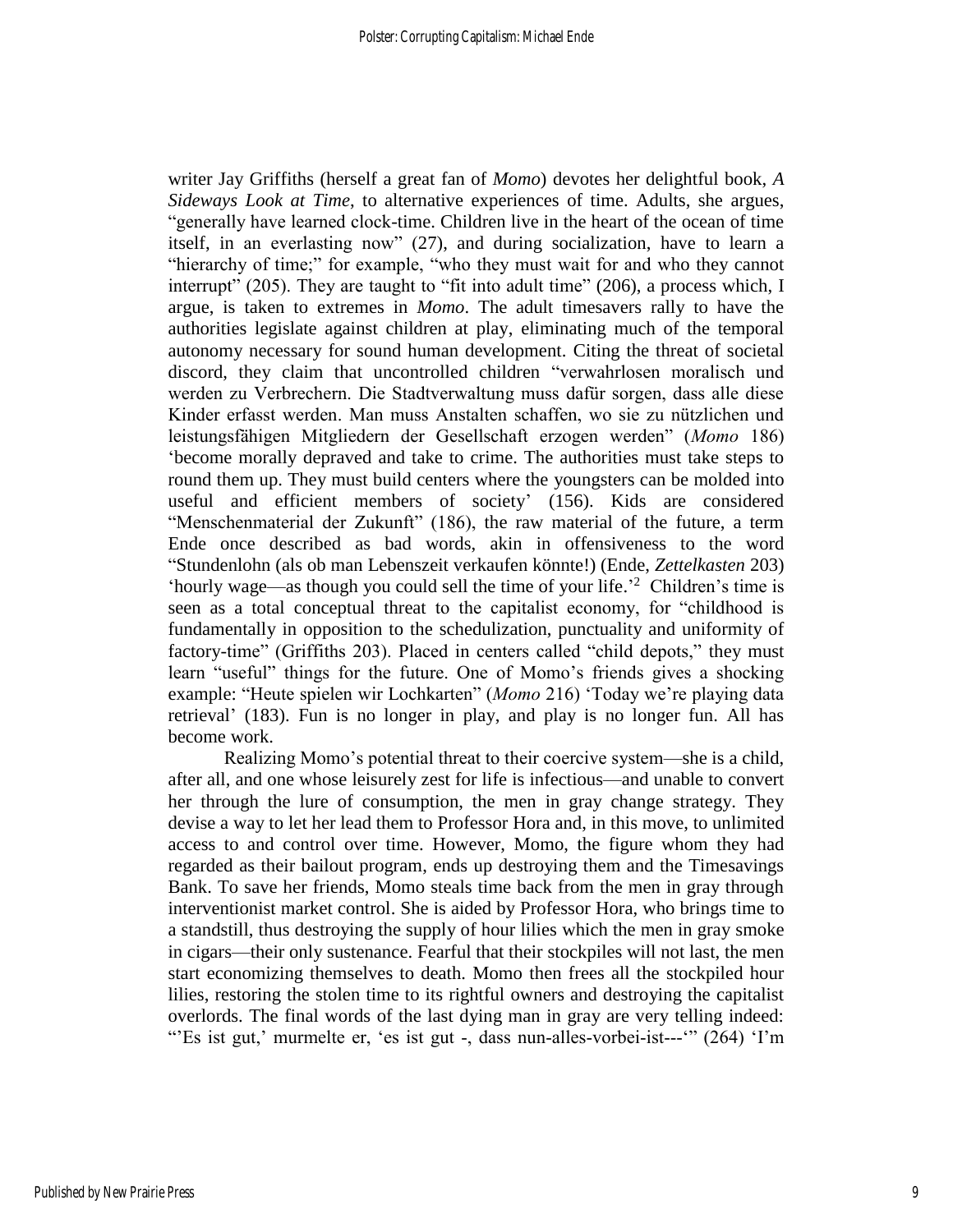glad  $\ldots$  it's all  $\ldots$  over  $\ldots$  (222), he exhales, at last revealing that they had known all along that their actions have been unethical.

In *Momo*, Ende resolves the threat of capitalism's coercive influence on society by suggesting an economic solution, albeit one in the guise of fairy-tale magic. Within the logic of this novel, Ende finds a way to depict the process of time/capital accumulation that, as Shippen explains, "dispossesses people of control over the use and meaning of their time to the political and economic advantage of capital" (2). The men in gray stockpile people's time. They alone have found a way to accumulate the capital that is time by freezing the stolen flowers. By re-releasing this capital to people, Momo liquidates the frozen, dormant money reserves so that people may once again control their time, and by extension, its meaning, use, and allocation. In the documentary *Lebensformen. 40 Jahre Momo* ('Forms of life. 40 years of *Momo*'), Onken discusses his 1983 correspondence with Ende in which he asked the author for confirmation that *Momo* was indeed based on Silvio Gesell's idea of "aging money."<sup>3</sup> It was. "Aging money," also called "free money" (*Freigeld*) is currency that will automatically lose its value over time, money that is part of the natural cycle of life and death: as a means to an end, which is to facilitate the exchange of services and commodities, there is technically no need for it at the end of the transaction. There is thus no incentive to hoard or store it. This is the compromise that *Momo* suggests. By returning money to the natural cycle of life and death—rendered beautifully in the image of the growing and dying "hour lilies"—money will never lose its status as a means to an end, become an end in itself, or accumulate in the hands of someone whose only interest lies in profit for its own sake. Frank Bohner sums this up as the reasonable "Zähmung des Geldes wirtschaftlich und politisch" (41) 'economically and politically reasonable taming of money<sup>14</sup> or, put more simply, "Geld, das dient und nicht herrscht" (41) 'money that serves, but does not rule.' In the *Lebensformen* documentary, Ende explains that the principle of "aging money" is pitted against the current financial system in which we create the fairy-tale that matter can increase itself. It troubles him that only corporations that generate growth are considered healthy. Dynamics of exponential growth, like the interest rate system, he claims, have become an ideology that nobody questions. Economic growth, Ende observes, is becoming the only answer, for economists as well as politicians, to any problem which they face. Consequently, growth has become an almost uncontested ideology, even while people are beginning to realize that an economic system based on growth requires the dangerous exploitation of people and natural resources. Within this context, Ende foresees—this was in 1993—that there is now only the choice between an economic collapse or an ecological and societal catastrophe.

This catastrophe was already present in his mind in 1973, with the publication of *Momo*. The short story "Die Bahnhofskathedrale" 'Cathedral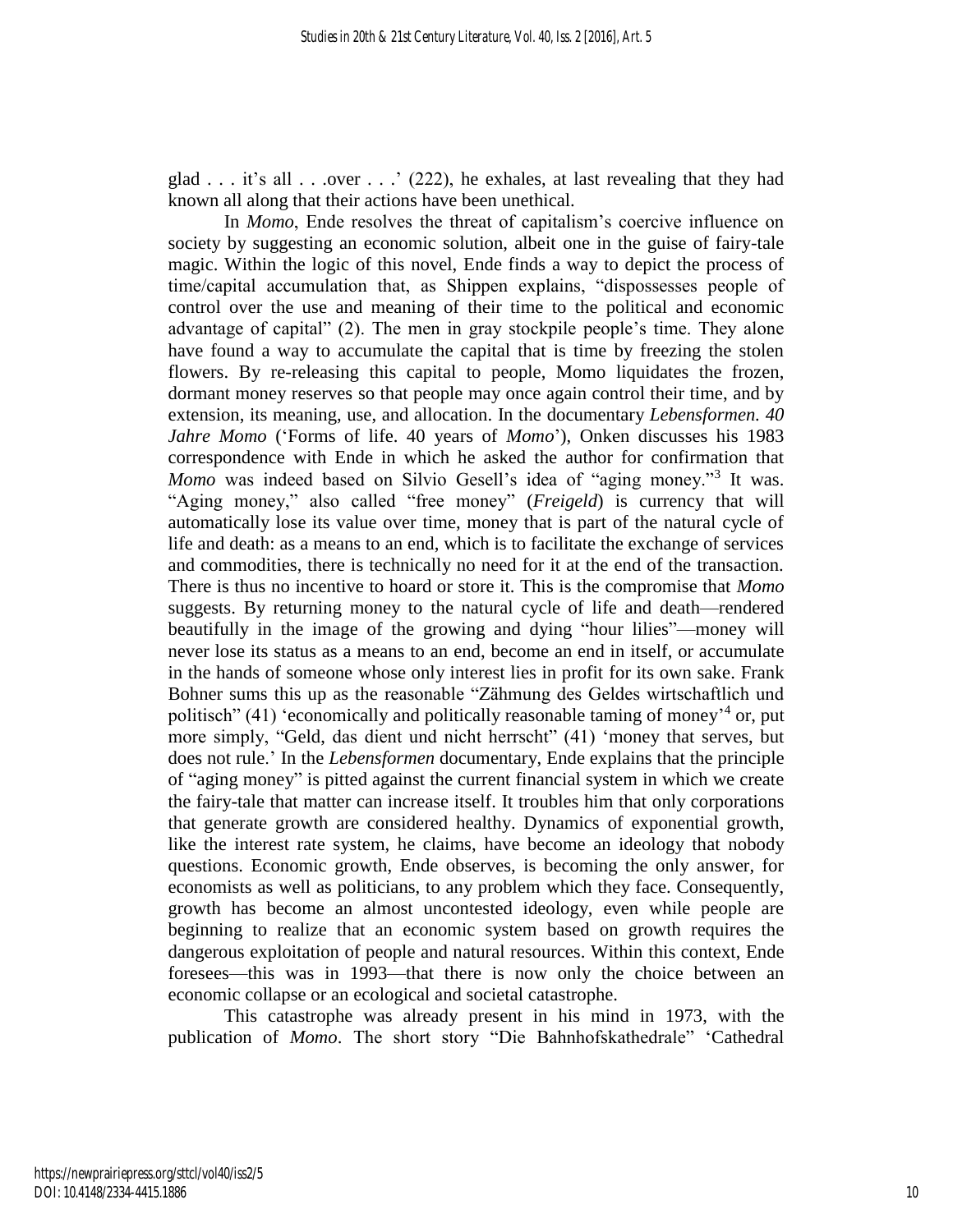Station,' published in 1983, paints a bleaker picture. It can be read as an alternative outcome to the capitalist takeover delineated in *Momo*. Ende said elsewhere that materialism, which he used synonymously with capitalism in this context, is "eine Weltanschauung, die sich selbst nicht zu Ende gedacht hat" (Beuys 67) 'an idea that has not thought itself through.'<sup>5</sup> With "Cathedral Station," the author offers a possible outcome to the growth logic inherent in capitalism as it is practiced today.

#### The Mystery of Money

In his article "Michael Ende, das Mysterium des Geldes und die Finanzkrise" 'Michael Ende, the Mystery of Money, and the Financial Crisis,' Bohner explains that for decades, banks have been suggesting to their clients that "beim Zinsmonopoly jeder gewinnen würde" (40) 'everybody stands to win in the game of 'interest monopoly'.' <sup>6</sup> Yet, few people ever ask the question: Who actually has to work for the interest profits generated by the continuously growing assets? Whose time will be used? Bohner points out the fallacy inherent in this assumption, contending that "Zinsgewinne seien nur möglich, weil die Zeit für das Kapital arbeite" (40) 'profit from interest is only possible because time is working for capital.' Ultimately, it is people who have to raise—by working—the gigantic interest rate profits of a few of the very wealthy. The idea that time is money, concludes Bohner, "realisiert sich erst durch den Zins" (40) 'only materializes through interest rates.'

"Cathedral Station" is a short story from a collection of fantastical, and often cryptic, stories entitled *Spiegel im Spiegel. Ein Labyrinth. Mirror in the Mirror. A Labyrinth*, a book that is reminiscent of Jorge Luis Borges's late work. As he did in *Momo*, Ende intertwines the mystery of time with the mystery of money, only in "Cathedral Station" he presents a different outcome to an economic process built on accumulation. The protagonist is a firefighter who arrives at a train station with a woman whose bag is ticking. "Das ist kein Wecker" (33) 'That's no alarm clock' (33) she responds to the firefighter's question, and we later learn that it is a bomb, albeit one that is not intended for the transit station. The ticking is echoed and intensified by a countdown being broadcast to the masses of "vogelscheuchenartige[n] Figuren" (32) 'famishedlooking creatures' (32) crowding the station concourse, where the clock, positioned where one would have expected a rose window, has an illuminated dial but no hands. The station itself resembles a cathedral, but the object of worship is clearly money, as shown by the altar that is in the shape of a "mächtigen Tresors mit fünf Nummernschlössern auf der Tür, die als umgekehrtes Pentagramm angeordnet waren" (33) 'massive safe with five combination locks arranged like the points of an inverted pentagram' (33). Every now and then, the safe door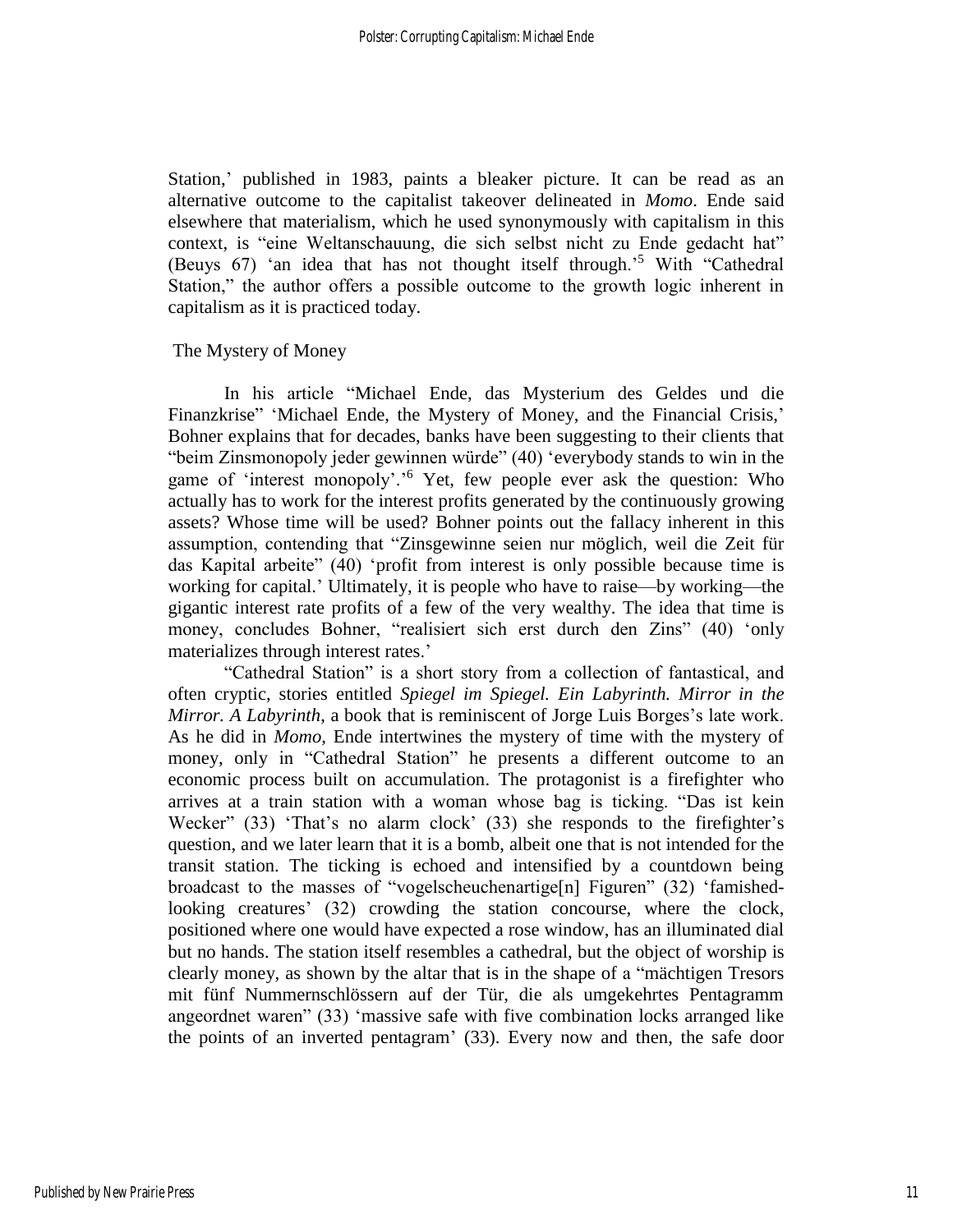opens and a batch of banknotes tumbles out. The allusion to the occult is quite clear. In a discussion on culture and politics, Ende called money "das magische Mittel par excellence" (Kreuzer, Ende, Kanitschneider 19) 'the ultimate magical tool,<sup>'7</sup> as it enables you to turn everything into everything else. There can indeed be a "schwarze Magie" 'black magic' of money, he explains (19). He references Goethe's *Faust II*, in which money is a "Verlängerung der Alchemie" 'an extension of alchemy,' creating value out of nothing, without a real material equivalent—paper money. Like the money that tumbles out of the safe door, paper money is essentially "imaginäre[s] Geld, das auf Grund zukünftiger Leistungen geschaffen wird, die erst erbracht werden" 'imaginary money based on future work that is yet to be done' (19).

One of the people prostrating himself in front of the altar then picks up a bundle, "hielt es feierlich mit beiden Händen hoch und zweigte es der Menge. Diese sank auf die Knie, die Orgel brauste gewaltig, und ein tausendstimmiger Chor schrie: 'Wunder und Geheimnis!'" ("Bahnhofskathedrale" 34) 'to display it to the crowd, solemnly holding it aloft in both hands, whereupon all present fell to their knees, the organ music rose to a crescendo and innumerable voices chanted, 'Miracle and mystery most marvellous!'' ("Cathedral Station" 33-34). While the money is distributed to everybody present, the firefighter realizes that "sämtliche Mauern, sämtliche Säulen und Pfeiler, auch der des Torbogens, gegen den er gedrängt stand, aus solchen aufgetürmten Geldscheinbündeln bestanden" (34) 'every wall, every column and pilaster including those of the arch against which he was pinned, consisted of similar wads of banknotes. The entire building was constructed of paper-money bricks' (34). Noticing that there are candles perched precariously amid the masses of flammable currency, the fireman realizes that it is bound to end in disaster. But only he seems aware of the risk.

The train station as a cathedral of money serves as a powerful metaphor for our contemporary financial system. As an abstract communal infrastructure, it exists to facilitate the exchange of goods and services. It is indeed a "transit station" of sorts, since its purpose is to re-route funds. This purpose has been distorted in Ende's story, for no trains are leaving the station, there's no "trafficking," and nobody is going anywhere. Instead, the station is selling "Transit Junction Bonds" for free, "eine einmalige Gelegenheit" (35) 'a unique opportunity' (35) that the fireman turns down, claiming that he's "nicht reich genug, um mir etwas leisten zu können, das nichts kostet" (35) 'too poor to be able to afford something that costs nothing' (35). The bonds are shares in the "*Wunderbare[n] Geldvermehrung"* (35) '*Miraculous Cash Reproduction Process*' (35), the salesman explains, which "wird immer weitergehen. Sie hört niemals auf. Und solang sie nicht aufhört, will niemand abreisen. Und solang niemand abreisen will, gehen keine Züge. Alles wird bleiben, wie es ist!" (36) 'which will go on forever. It never stops. No one'll leave while it lasts, and if no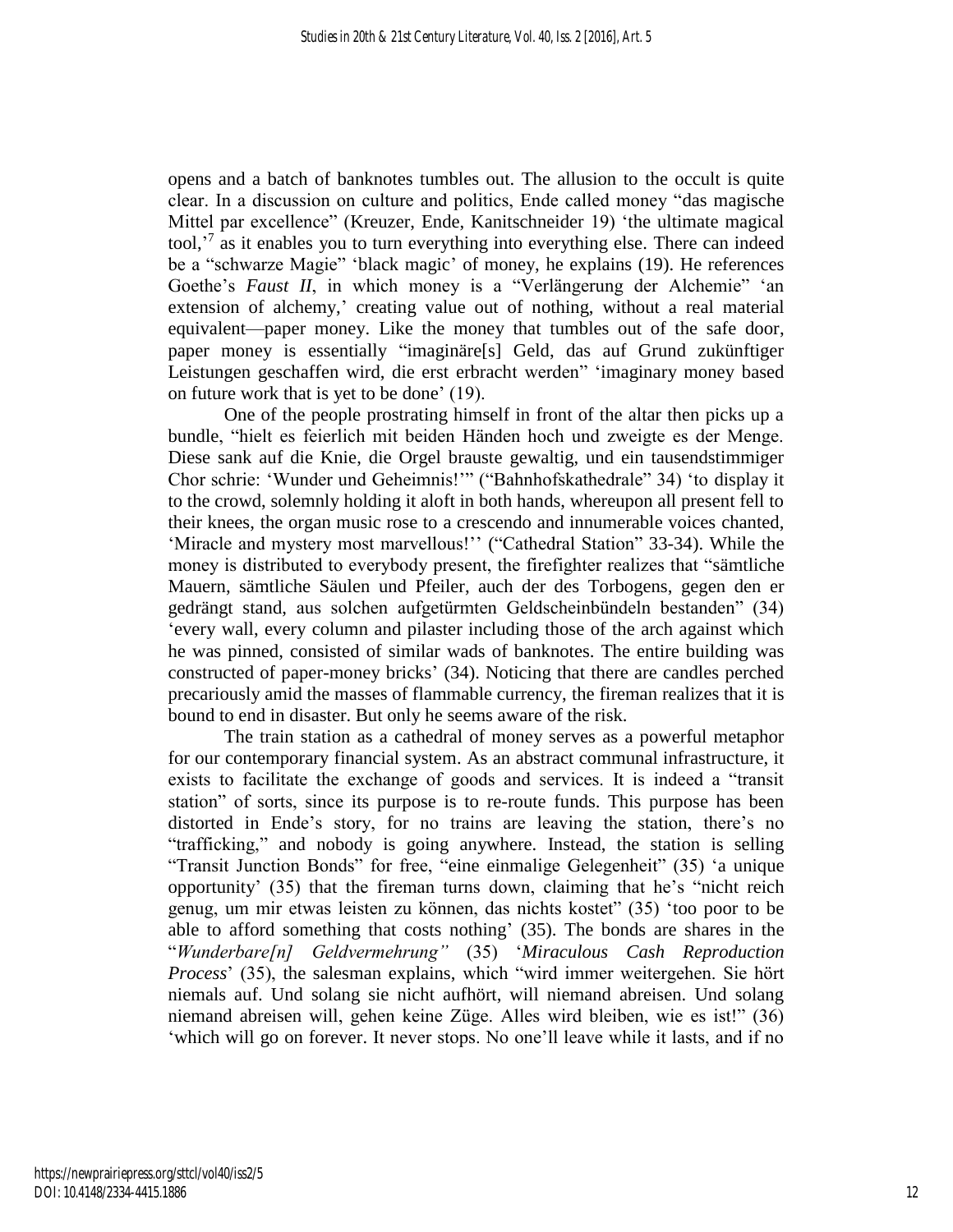one wants to leave there won't be any trains. Everything will stay just the way it is' (35). Here, Ende portrays the assumption that the entire economic system is built on growth, the "Miraculous Cash Reproduction Process," in which everybody, willingly or not, is a participant.

Ende condenses his critique of the financial system into a sermon delivered by the cathedral station's priest: "Mysterium aller Mysterien – und selig ist, wer daran teil hat. Geld ist Wahrheit und die einzige Wahrheit" (41) 'Blessed are they that partake in the mystery of mysteries! Money is truth—the one and only truth' (40). Participating in money-worshipping has become a religious practice. Money has become akin to a divine entity with followers as it is not questioned by its converts, because, after all, "so viele gescheite Leute können sich doch wohl nicht irren" (35) 'All these shrewd investors can't be wrong!' (36). The system's critics are shunned, like the fireman, as "Ungläubige" (42) 'unbelievers' (40). Ende was not the first to notice that money, which is only one manifestation of capital, has followers that are as devoted to it as to any religion. Where Max Weber, for instance, viewed capitalism as a formation conditioned by religion, Walter Benjamin pointed out the essentially religious nature of the capitalist system itself. In a 1921 fragment entitled "Capitalism as Religion," Benjamin observes that capitalism seeks to assuage "the same anxieties, torments, and disturbances to which the so-called religions offered answers" (288). In his mind, capitalism "is a religion of pure cult, without dogma" (289). "Things have meaning only in their relationship to the cult," Benjamin explains, since "capitalism has no specific body of dogma, no theology" (288). Its three decisive traits, according to him, are its cultic structure, its permanence, and its guiltproducing character. I disagree with Benjamin that there is no dogmatic aspect to capitalism. After all, it, too, is an organized collection of beliefs that relate human beings to an order of existence. It, too, is a system of practices and ideas that establishes pervasive and long-lasting motivations in its devotees. As such, it provides a narrative from which people derive ethics, morality, and a preferred lifestyle with many highly organized behaviors that are centered on money as the object of the cult, which is precisely what Benjamin refers to when he posits that capitalism's structure is indeed cultic. As in many other religions, the mundane is transformed into the supernatural. In "Cathedral Station," money has taken the place of God, who has "sich in unsere Hände gegeben und sich zur Ware gemacht, auf dass wir ihn besitzen können und seinen Segen empfangen" ("Bahnhofskathedrale" 41) 'is become a commodity, that we may possess Him and receive His blessing' ("Cathedral Station" 40). Consequently, all utilitarian practices of capitalism, such as capital investment and speculation, stock manipulations, and the buying and selling of commodities, have the ceremonial dynamics of religious practices. In the realm where money is all-powerful, seemingly worldly transactions such as supply and demand have become a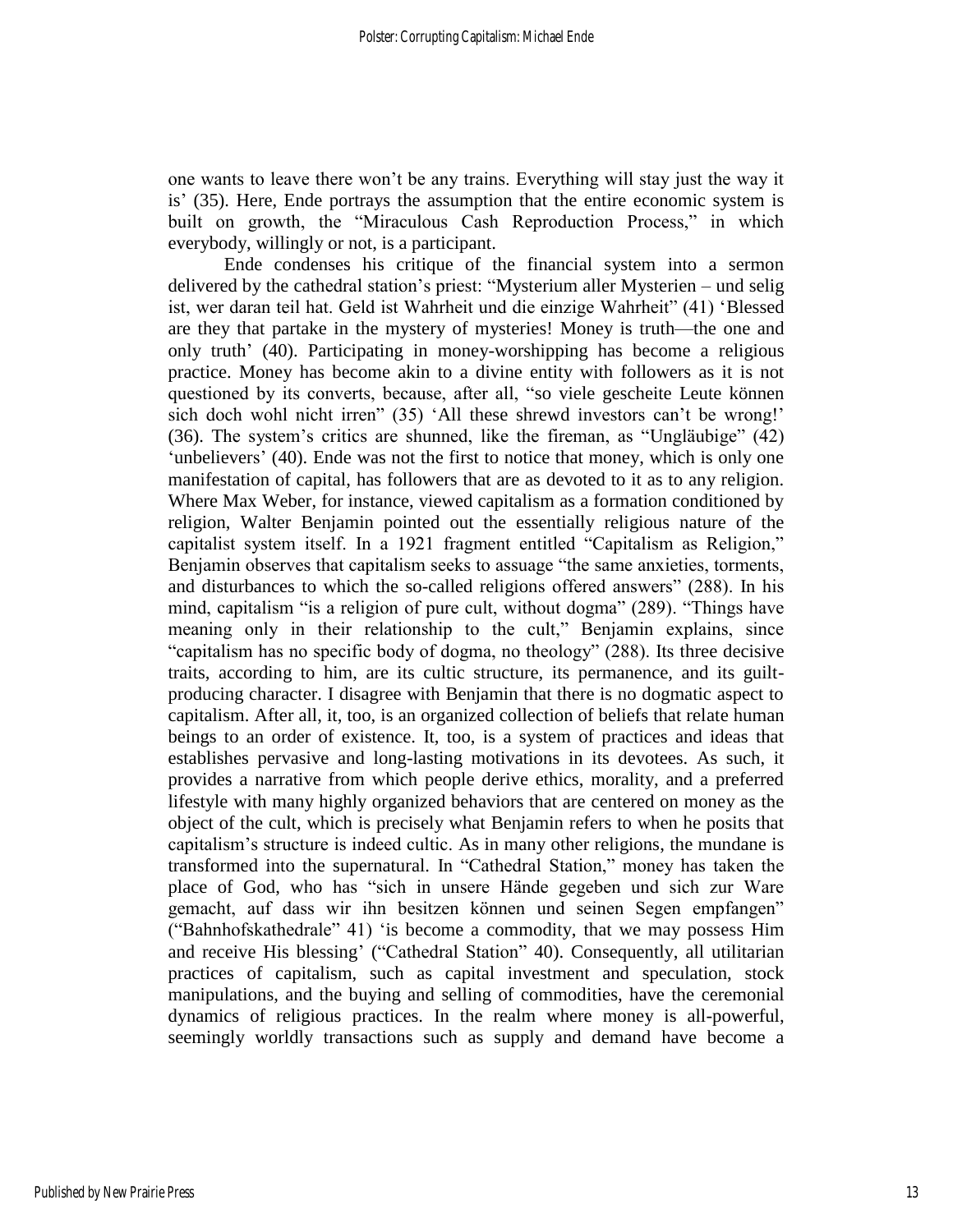communion. The capitalist system, like any religious cult, appears to work because its devotees seek answers only within the particular worldview's ontology. Its entire narrative bears the aura of fact to its believers. Consequently, all motivations derived from it seem altogether realistic.

The second aspect of the cult-like structure of capitalism is, according to Benjamin, its permanence. Capitalism is "the celebration of a cult *sans rêve et sans merci* [without dream or mercy]. There are no 'weekdays'" (Benjamin 288). In "Cathedral Station," every moment of every character's life resembles a Sunday during holy mass. The constant worship serves the glorification of money that "wird immer weitergehen. Sie hört niemals auf. … Alles wird bleiben, wie es ist!" (36) 'will go on forever—it never stops.. . . Everything will stay just the way it is' (35). Benjamin's idea of permanence, as far as capitalism as religion is concerned, depends, I would argue, on the future being absorbed into the present as a supposedly knowable and controllable sphere. The source of all wealth, his preacher explains, "kommt aus dem zukünftigen Profit seiner selbst! Sein eigener zukünftiger Nutzen ist es, den wir jetzt schon genießen! Je mehr da ist, desto größer ist der zukünftige Profit, und je größer der zukünftige Profit, desto mehr ist wiederum jetzt da" (41-42) 'derives from the future return on itself! Its own future profit is what we now enjoy. The greater our present wealth, the greater the future return, and the greater the future return, the greater our present wealth' (41). The all-powerful cash reproduces itself in perpetuity. Like any God, it is its own origin and its own justification.

The third and final religious and cultic aspect of capitalism is its guiltproducing character. Benjamin clearly saw the capitalist religion as the first example of a cult that is not expiatory. There is a "vast sense of guilt that is unable to find relief," and the cult's purpose and strategy is "not to atone for this guilt but to make it universal, to hammer it into the conscious mind" (Benjamin 288). Ende picks up on what Benjamin has called the "demonic ambiguity" of the German word "Schuld," which can mean debt or guilt (Benjamin 290). The preacher proclaims, "So sind wir unsere eigenen Gläubiger und unsere eigenen Schuldner in Ewigkeit, und wir vergeben uns unsere Schulden, Amen!" ("Bahnhofskathedrale" 42) 'We are our own creditors and debtors in perpetuity, and we forgive ourselves our debts. Amen!' ("Cathedral Station" 40-41). Ende's answer to Benjamin's puzzlement is universal culpability that also, absurdly, becomes universal innocence through an incredible twist: "Wo alle sich an allen bereichern, da werden am Ende alle reich! Und wo alle auf Kosten aller reich werden, da zahlt keiner die Kosten! Wunder aller Wunder!" (41) 'In a world where all enrich themselves at the expense of others, all become rich and none counts the cost. Ah, miracle of miracles!' (40). Herein lies the crucial point that the author has sought to make visible all along. If wealth is understood only in terms of money, if economic growth is the supposed reason that justifies all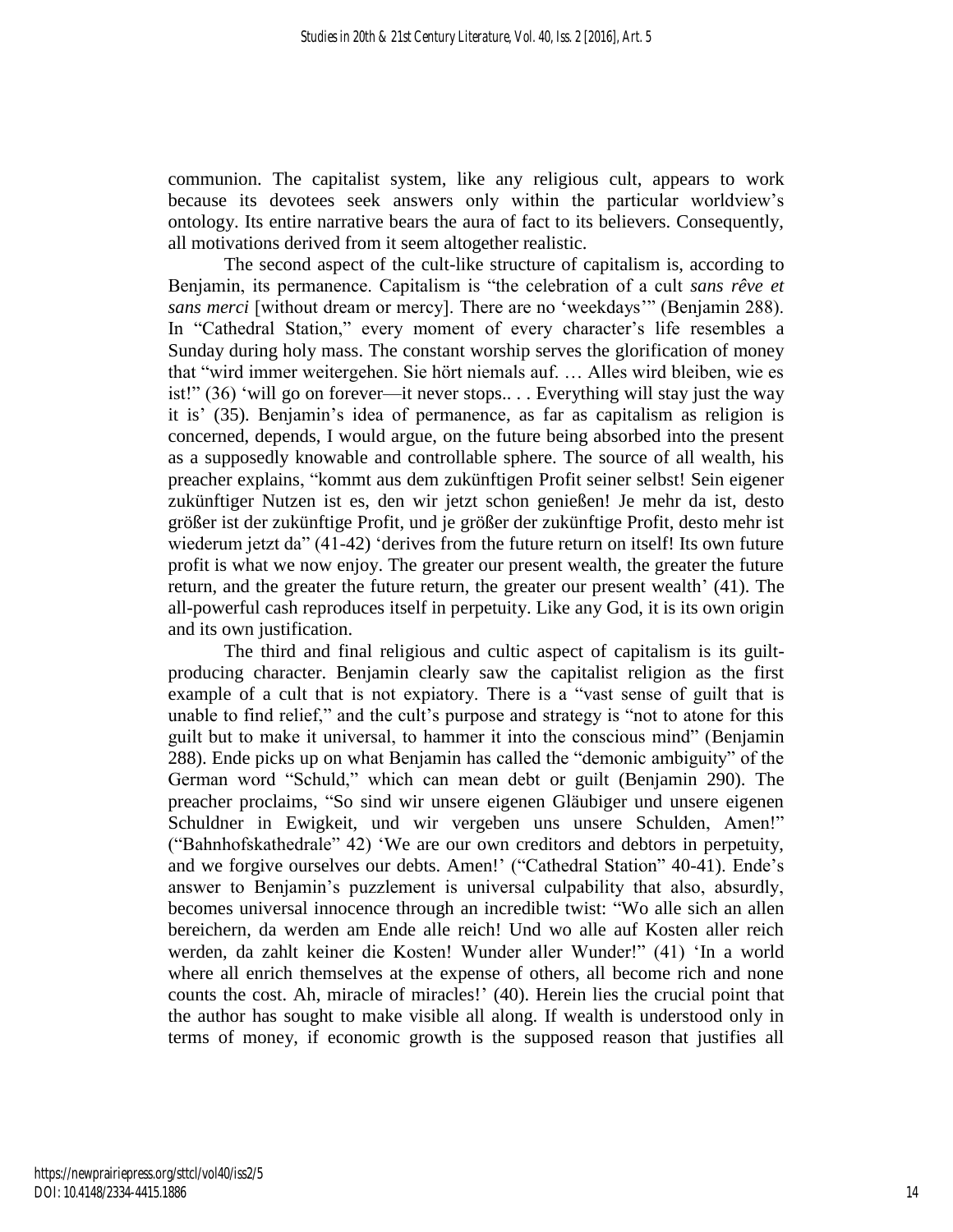means, we will, as the people in this story, be left with little more than money, which we can neither eat nor live in. Unlike the ending of *Momo*, where a compromise is reached between people's needs and the workings of capitalism, Ende finds no solution to the mystery of money in "Cathedral Station." He captures his scathing critique of capitalism in one small narrative element: at the transit station there is a child's coffin, overflowing with money. It is perhaps the brutal metaphor for an economic system that has reached its ontological and existential limits, one voiced by an agent of the Timesavings Bank in *Momo*: "Menschen ... sind längst überflüssig. Sie haben die Welt soweit gebracht, dass für ihresgleichen kein Platz mehr ist. *Wir* werden die Welt beherrschen!" (228) 'People? … *People* have been obsolete for years. They've made the world a place where there's no room left for their own kind. *We* shall rule the world' (192-93). There are no answers or new beginnings when the fireman exits Cathedral station. The loudspeaker finishes the countdown to zero.

So much more than the story ends at that instant. There is no future left; our time is up. Does this ending attest to "the utter exhaustion of our ability to imagine the future as difference," an inability that, according to Mathias Nilges, signals the full subsumption of culture under neoliberalism (369)? In my opinion, Ende very discerningly combines the content and form of "Cathedral Station" to signal, with unmatched urgency, the unsustainability of neoliberal economics. Indeed, I would go so far as to suggest that he signals the end of the industrialist utopia, which has, as André Gorz outlines in *Critique of Economic Reason*, informed industrialist societies for the last two hundred years and on which our current financial system is built. Gorz uses the term utopia in its contemporary philosophical sense as the "future on which a civilization bases its projects, establishes its ideal goals and builds its hopes" (9). The industrial utopia, he maintains, promised us that the development of the forces of production and the expansion of the economic sphere would "liberate humanity from scarcity, injustice and misery; that these developments would bestow on humanity the sovereign power to dominate Nature, and with this the sovereign power of selfdetermination" (9). Work, too, plays an important role in the industrialist utopia as a way to give meaning to life, actualize one's identity, and serve society, that it can become "an autopoietic activity in which the incomparably individual fulfilment of each is recognized—as both right and duty—as serving the emancipation of all" (8). Instead, according to Ende, certain systems of thought are simply dying out (Eppler, Ende, Trächl 31). He outlined the need for positive utopias in order to overcome capitalism's disastrous grip on human life, utopias that can overcome the fear of the unknown (19). Moreover, he asks whether it may be a mistake to view the economy only from an economic perspective. To him, it appeared as though the economy has to be understood as a cultural problem (27). Since the economic system has become completely autonomous, it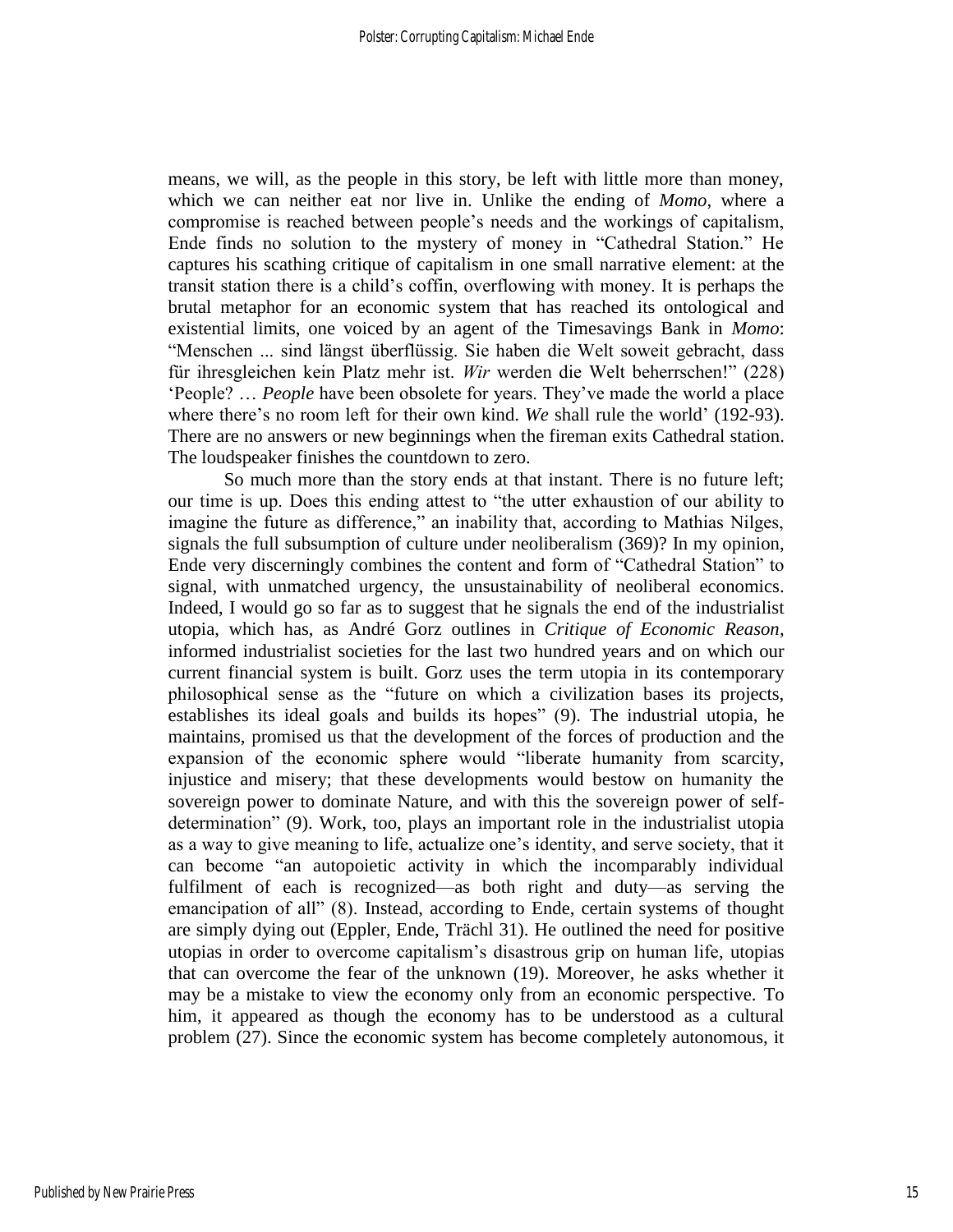is impossible to require it to reflect our values (26). In his opinion, the economy should not reign over other aspects of life but only have a provisional, serving function in order to ensure the material conditions of culture (Beuys, Ende 44). A monetary system is necessary for the creation of culture, he explains, because it is only possible to convert physical achievements into intellectual and cultural ones and vice versa where there is an abstract system of commodity exchange (Kreuzer, Ende, Kanitschneider 19). As an example, Ende offers the idea that he cannot give his gardener a copy of *The Neverending Story* for every single day he is working in Ende's garden. "Ich muss ihn bezahlen" (21) 'I need to pay him,' he concludes. Human time is being transformed into a commodity. In and of itself, this process has no element of exploitation. When time is seen only from an economic perspective, however, human existence shifts dangerously towards becoming a cost within a production process. The needs of capitalism and human needs are diametrically opposed, and their persistent conflict is an opportunity for more qualitative understandings of time that resist the dictates of economic rationality to be efficient and productive in the name of profit.

A starting point to counteract capitalism's destructive colonization of time is, as Ende showed in *Momo*, an alternative experience of time in which work is no longer at the center of life. Shippen calls attention to the "regulative ideal of leisure," which links freedom with a particular understanding of non-instrumental time, akin to Kant's idea of "purposeful purposelessness" (173). She views leisure as a good in itself that resists time as it relates to the internalized disciplinary values of economic rationality. Leisure, she concludes, is the antithesis of economic rationality since the essence of leisure is to have an altogether different experience of time (173). To make leisure possible today would mean to curb, restrict, and examine the intrusions of capitalism, and also to cultivate a cultural understanding that only temporal autonomy and leisure time enable many qualitative experiences that capitalism inhibits. When we, as agents of cultural and societal change, demand and allot sustained amounts of time for selfreflection and self-development, then, perhaps, wealth will finally be defined as the quality of our relationships, and leading a rich life may come to mean rich in experiences that foster personal, rather than material, growth. When people are finally able to determine the use of their time, and thereby its meaning, only then can capitalism's coercive grip be loosened and our time is, once again, our own.

#### **Notes**

1. This section of the novel (*Momo* 122-40) remains one of the most beautiful renditions of the origin of time in literature. Momo has been led by a tortoise named Cassiopeia to Professor Hora, who is the keeper of time and who lives on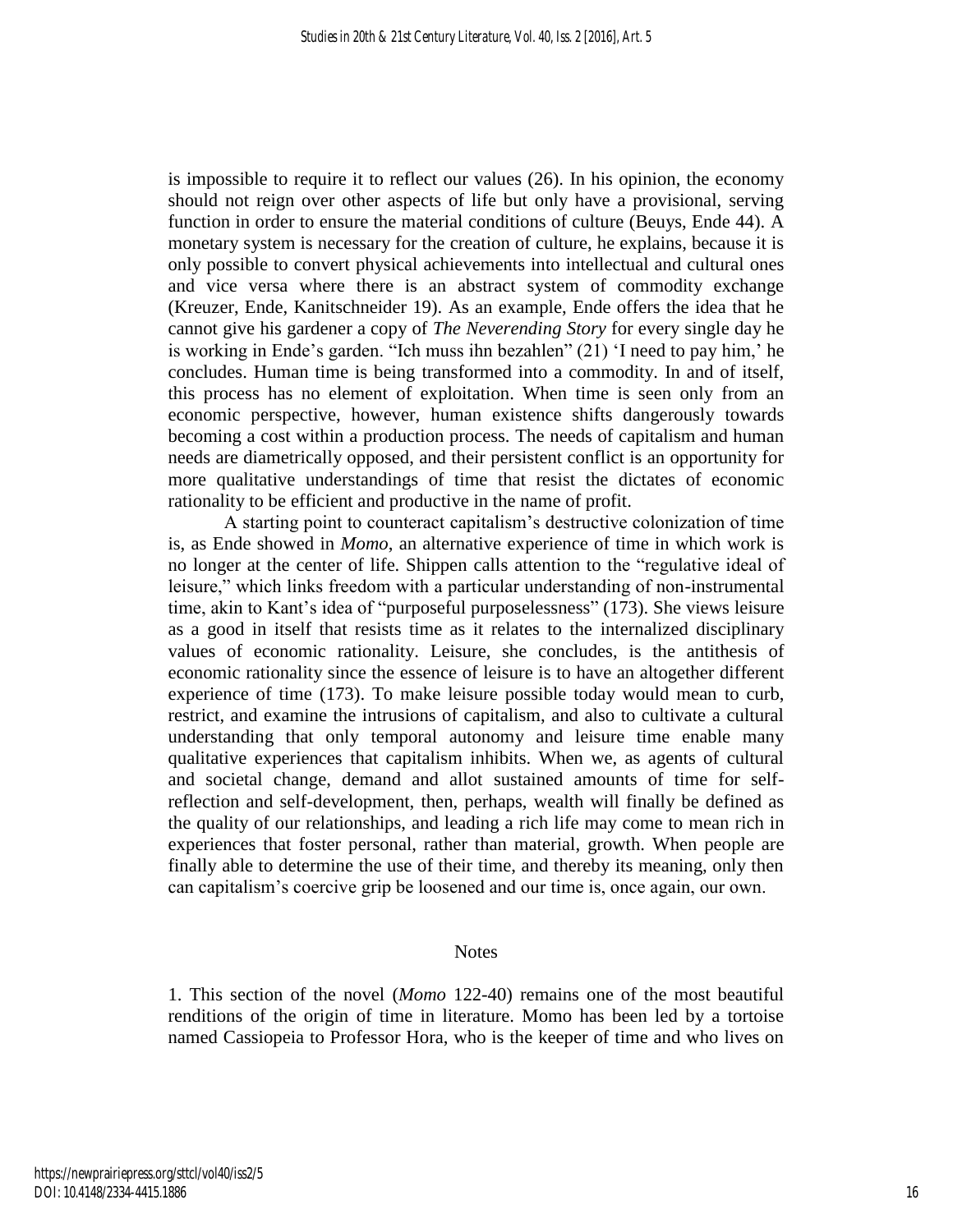NEVER LANE, in the NOWHERE HOUSE. Professor Hora shows Momo a pond over which an enormous pendulum swings, causing to appear in the water hour lilies, which are a representation of human time, beautiful, precious, and evanescent, dying as the interval passes. In every person's heart, Professor Hora explains, these flowers grow. The men in gray's cigars are made of stolen and dried lily petals, killing human time, and the men in gray themselves will die if they run out of lilies-cum-cigars.

2. Translation is mine.

3. The concept of "aging money" relates to a financial experiment conducted in Wörgl, Austria, at the height of the 1920s/30s economic depression. The town's mayor, Michael Unterguggenberger, convinced the members of the Wörgl Welfare Committee that slow circulation of money was the main cause of the failing economy. Money as a medium of exchange progressively vanishes out of working people's pockets and accumulates in the coffers of the few who collect interest, but do not return it to the market. Instead of the National Bank currency, the shilling, the population of Wörgl was to circulate "compensation certificates" issued by the city council for work rendered as wages, which the public should then accept at full nominal value. These certificates would depreciate 1% of their total value every month. In trying to avoid devaluation, the population spent the certificates right away, thereby boosting the local economy. It worked so well that the Austrian National Bank ordered the Wörgl community to stop, citing currency monopoly. See also: Michael Unterguggenberger: *The End Results of the Woergl Experiment. Annals of Collective Economy*, (= *Anales de la Economia Colectiva* und *Annalen der Gemeinwirtschaft*), Bd. 10, Nr. 1, 1934, S. 60–63. Silvio Gesell, *Die natürliche Wirtschaftsordnung durch Freiland und Freigeld,* Les Hauts Geneveys: Selbstverlag, 1916.

- 4. Translation mine.
- 5. Translation mine.
- 6. Translation mine.
- 7. Translation mine.